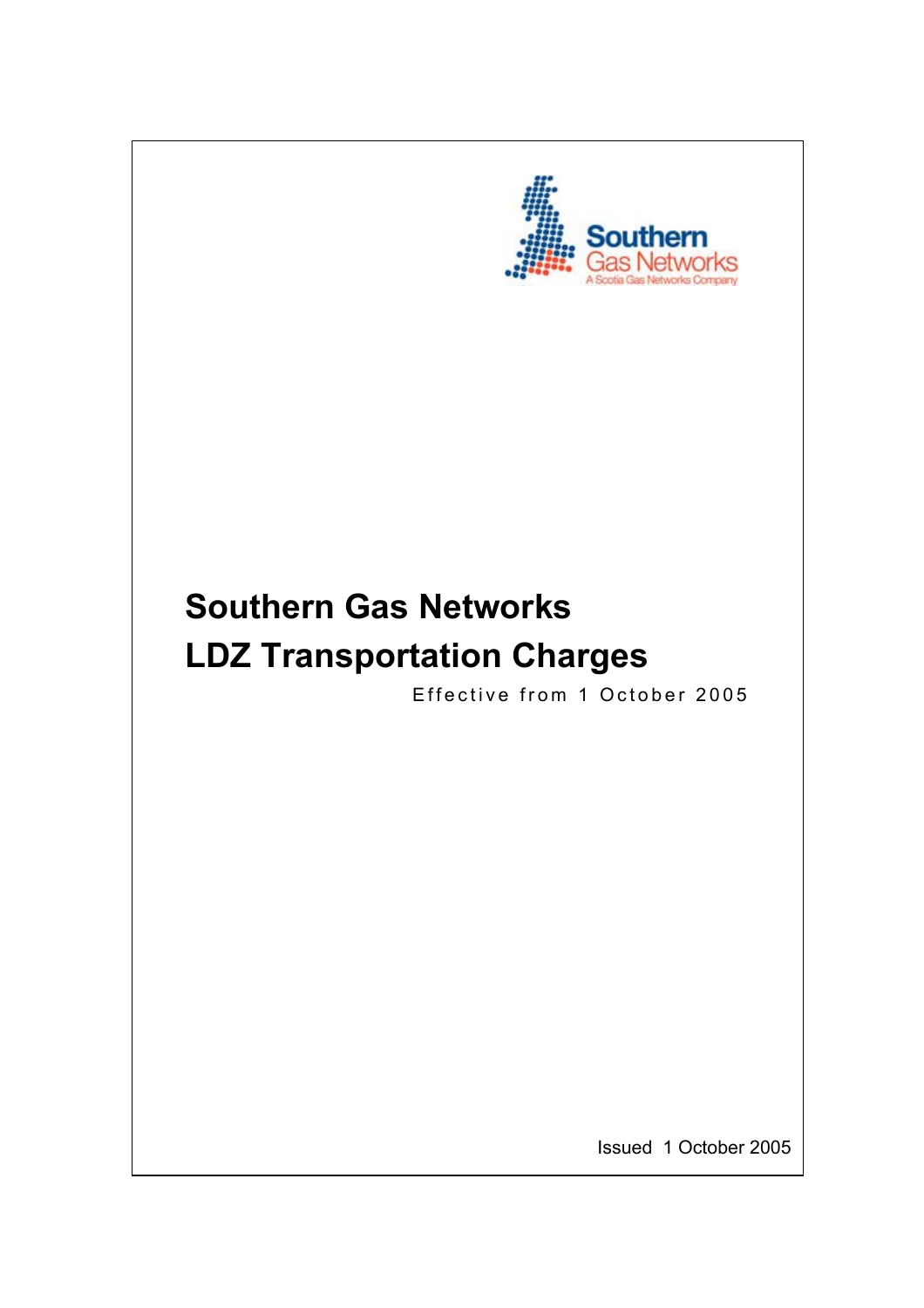## **Contents**

|                    | <b>1. INTRODUCTION</b>                                        | 3  |
|--------------------|---------------------------------------------------------------|----|
|                    | 2. LDZ TRANSPORTATION CHARGES EFFECTIVE FROM 1 OCTOBER 2005 4 |    |
| 21                 |                                                               |    |
|                    |                                                               |    |
|                    |                                                               |    |
| 24                 |                                                               |    |
|                    |                                                               |    |
| <b>APPENDIX 2A</b> |                                                               | 13 |
|                    | <b>ESTIMATION OF PEAK DAY LOAD FOR NDM SUPPLY POINTS</b>      |    |
| <b>APPENDIX 2B</b> |                                                               | 17 |
|                    |                                                               |    |
|                    | 3. APPLICATION OF THE LDZ CHARGES METHODOLOGY                 | 20 |
| $\overline{3}$ 1   |                                                               |    |
| 3.2                |                                                               |    |
|                    |                                                               |    |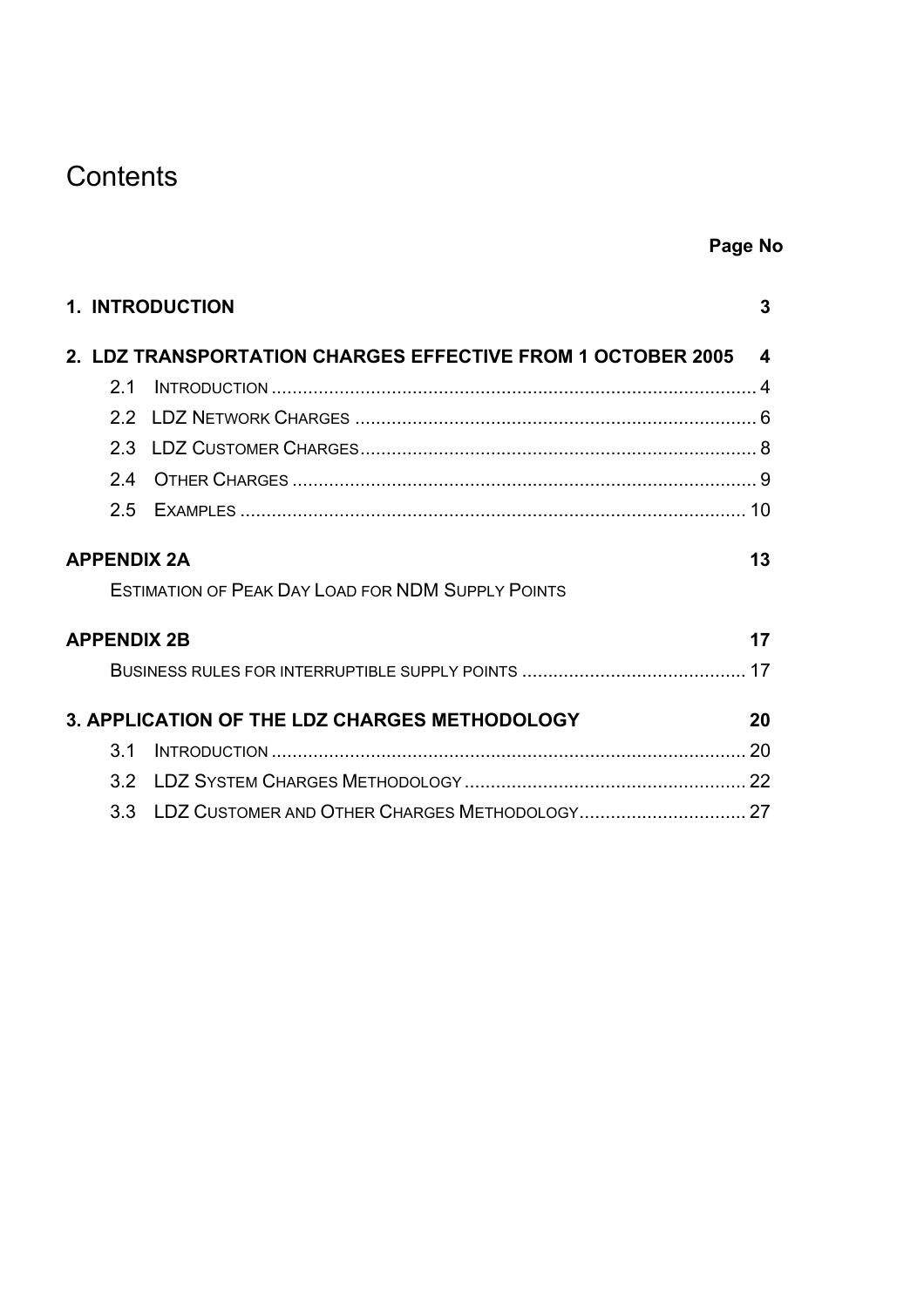### 1. **INTRODUCTION**

Scotia Gas Networks (SGN) acquired the Scotland and the South of England gas distribution networks from National Grid Transco on 1 June 2005. SGN is the holding company of Southern Gas Networks and Scotland Gas Networks.

Southern Gas Networks is responsible for transporting gas safely and reliably to almost four million customers in the South of England. Gas transportation is carried out to meet the needs of the companies that supply gas to domestic, commercial and industrial consumers and to power stations.

This publication sets out the LDZ transportation charges which apply for the use of the Southern Gas Networks pipeline network from 1 October 2005. The charges are set to comply with the price control arrangements from 1 April 2004.

The Southern gas distribution network consisted of two Local Distribution Zones (LDZs) under the previous Transco industry structure. These were South Eastern LDZ and Southern LDZ. The term LDZ is still used in Billing, in the calculation of load factors, and in the Network Code. It is therefore used in this publication with reference to the charges.

Details of Southern Gas Networks and its activities can be found on its Internet web site at **www.southerngasnetworks.co.uk.** An electronic version of this publication can be found on this web site.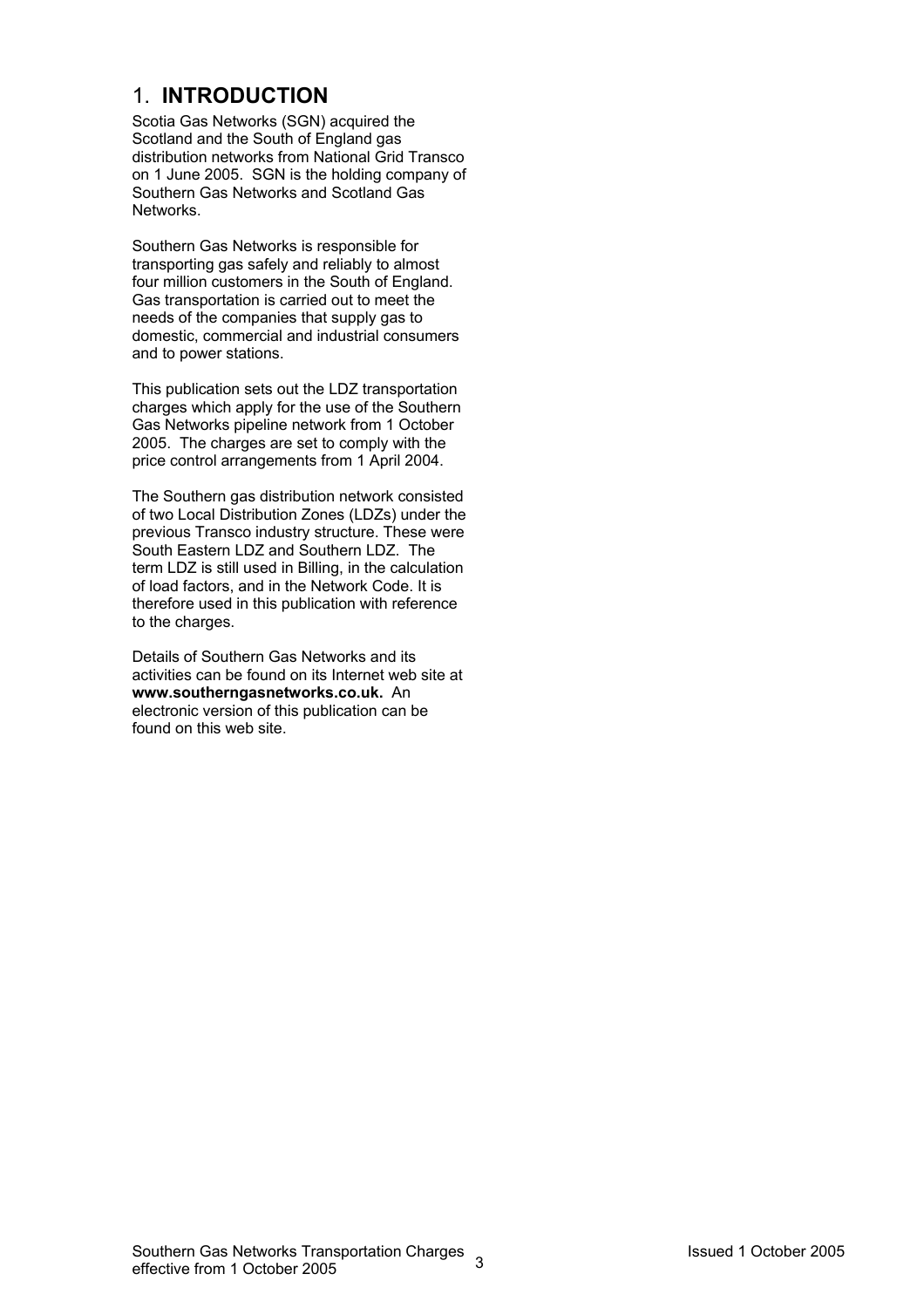### **2. LDZ TRANSPORTATION CHARGES EFFECTIVE FROM 1 OCTOBER 2005**

### **2.1 Introduction**

This publication sets out the LDZ transportation charges which apply from 1 October 2005 for the use of Southern Gas Networks gas distribution network as required by Standard Special Condition A4 of the Gas Transporter Licence. This document does not override or vary any of the statutory, licence or Network Code obligations upon Southern Gas Networks.

For more information on the charges set out below, contact **pricingteam@scotiagasnetworks.co.uk**

#### **2.1.1 Network Code**

The Network Code is supported by an integrated set of computer systems called UK Link. The charges and formulae in this booklet will be used in the calculation of charges within UK Link, which are definitive for billing purposes.

There are a number of areas of the Network Code that impact upon the cost to shippers of using the transportation network, such as imbalance charges, scheduling charges, capacity over-runs and ratchets, top-up neutrality charges and contractual liability. Reference should be made to the Network Code – as modified from time to time – for details of such charges and liabilities.

#### **2.1.2 Units**

Commodity charges are expressed and billed in pence per kilowatt hour (kWh).

Capacity charges are expressed and billed in pence per peak day kilowatt hour per day.

 Fixed charges are expressed and billed in pence per day.

#### **2.1.3 Invoicing**

The Xoserve Invoicing team produce and issue the invoices that are derived from the transportation charges shown within this publication. To clarify this link between pricing and invoicing, charge codes and invoice names are included in the tables.

For more information on invoicing, please contact Xoserve, the invoicing service provider, at **css.billing@xoserve.com**.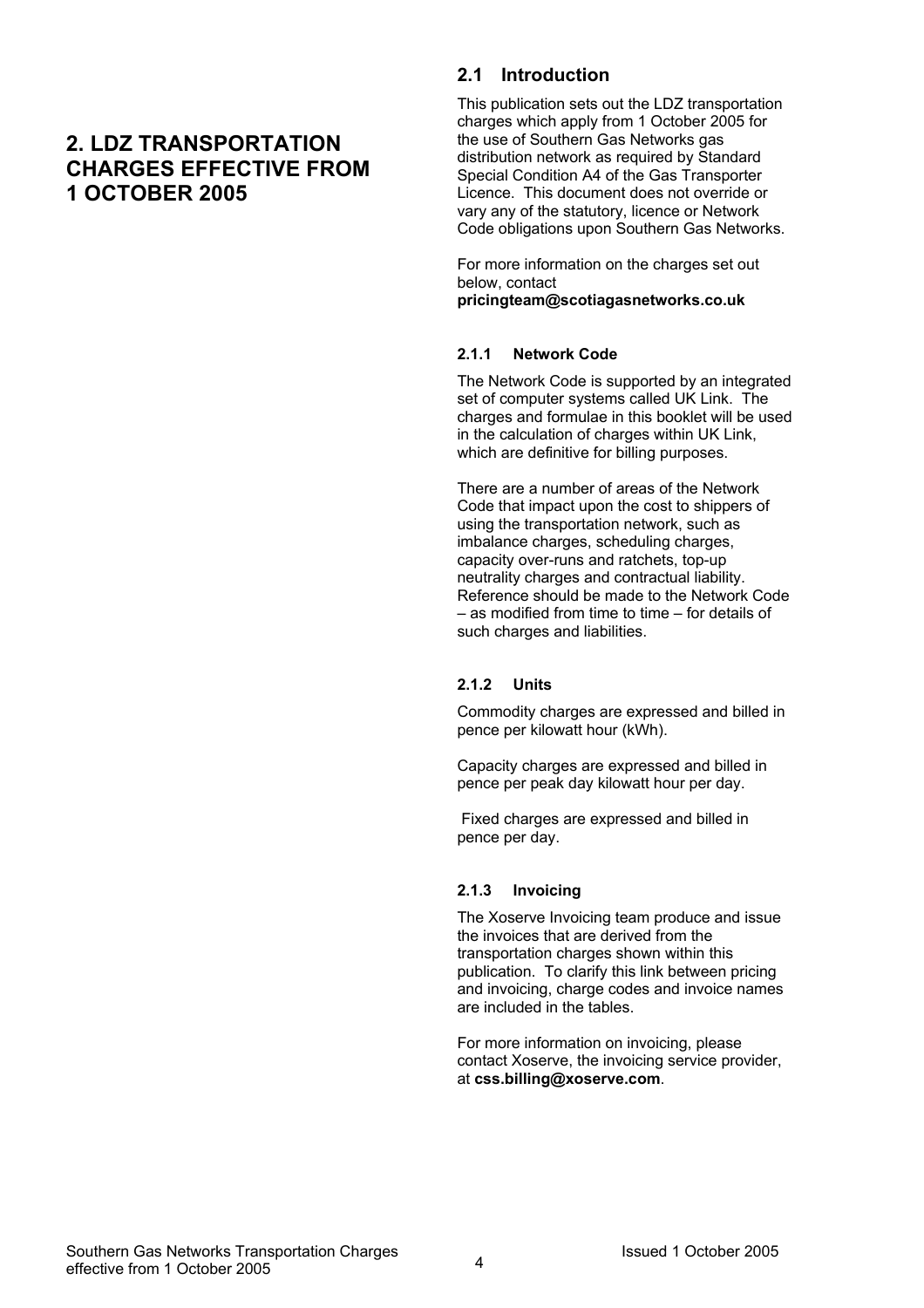### **2.1.4 The distribution price control formula**

Distribution transportation charges are derived in relation to a price control formula which is set by Ofgem, the gas and electricity market regulator, for the transportation of gas. This formula dictates the maximum revenue which can be earned from the transportation of gas. Should the DN operator earn more or less than the maximum permitted revenue in any formula year, then a compensating adjustment is made in the following year. Under the revised Licences the normal date for changing any of the charges will be 1 October.

Within the distribution price control revenue recovery is split between LDZ system charges and customer charges. The relative level of these charges is based on the relative level of costs of these areas of activity.

#### **2.1.5 Firm transportation**

LDZ firm transportation charges comprise LDZ capacity and commodity charges plus customer charges.

#### **2.1.6 Interruptible transportation**

Interruptible transportation is available for supply points with Annual Quantities (AQs) of over 5,860 MWh per annum.

For supply points which have been nominated by a shipper as interruptible, the shipper will not be charged the capacity element of the LDZ system charge. The commodity element of the LDZ system charge or, alternatively the optional LDZ charge if appropriate, will continue to apply. Where the transporter nominates a supply point to be interrupted for more than 15 days in a particular year (measured from 1 April to 31 March) there is a transportation charge credit. For each day of interruption over 15 days, a transportation charge credit, equivalent to 1/15 of the annual LDZ system capacity charges avoided by having interruptible rather than firm transportation is payable to the shipper. The transporter has the right to interrupt these supply points for up to 45 days each year. Appendix 2B details the business rules for interruptible supply points.

To help run the network safely and securely the Network Code defines two special types of interruptible supply points. These are Network Sensitive Loads (NSLs) and Transco Nominated Interruptibles (TNIs). (Network Code G 6.1.3 and G 6.5)

NSLs are supply points where specific interruption may be required to maintain the supply of gas to firm supply points in the same area.

TNIs are supply points where the transporter reserves the right to interrupt for more than 45 days each year.

 A number of services related to interruptible supply points are offered:

- Allocation arrangements allow more than one shipper / supplier to supply interruptible gas to sites with AQs in excess of 58,600 MWh per annum. This flexibility of supplier enables the end user to make greater use of the competitive market and allows for alternative provision of gas during commercial interruption. Further details of this service are given in Section 2.4.2.

- The Partial Interruption service is designed to allow shippers to reduce offtake rates at supply points (to predetermined levels agreed between the shipper and the end user) where capacity exists, so that the site remains on a part-load, where otherwise it would have been fully interrupted.

- The Interruptible Supply Point Firm Allowance (IFA) is available to all interruptible supply points. It allows a guaranteed supply of 14,600 kWh per day (this figure can be higher if the capacity is available), where this allowance is subject to normal firm transportation charges. This enables end users to maintain their critical processes when their supply is interrupted.

- Transfer of Firm Offtake Capability. This allows a shipper to release capacity allocated to a firm supply point in order to meet the requirements of an interruptible supply point during an interruption notice. This is subject to system constraints and other eligibility criteria.

Details of all the above interruption services are available from gas suppliers / shippers or from the transporter on **01455 893147**

#### **2.1.7 Theft of gas**

The licensing regime places incentives on transporters, shippers and suppliers to take action in respect of suspected theft of gas. Certain costs associated with individual cases of theft are recovered through transportation charges. The charges reflect these requirements, with the transporter remaining cash neutral in the process.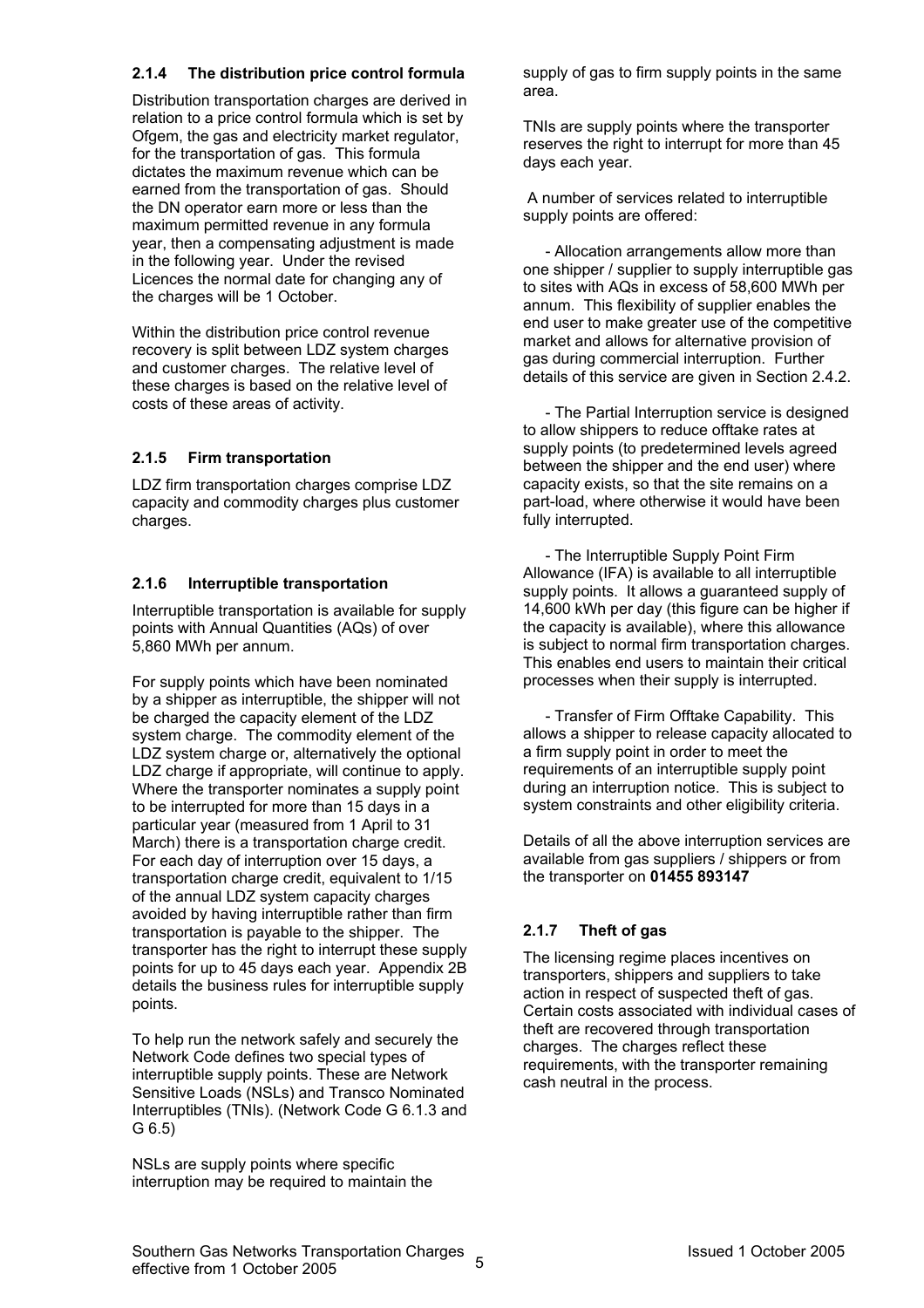### **2.2 LDZ System Charges**

The standard LDZ system charges comprise capacity and commodity charges, with separate functions for directly connected supply points and for Connected System Exit Points (CSEPs).

Where the LDZ charges are based on functions, these functions use Supply point Offtake Quantity (SOQ) in the determination of the charges. At daily metered (DM) firm supply points the SOQ is the registered supply point capacity. For non-daily metered (NDM) supply points, the SOQ is calculated using the supply point End User Category (EUC) and the appropriate load factor. Details of EUCs and load factors are shown in Appendix 2A of this document.

For interruptible supply points the rule set out in Section B 4.6.5 (Bottom-stop supply point capacity – see also G 5.2.3) of the Network Code applies in the determination of the LDZ charges.

#### **2.2.1 Directly Connected Supply Points**

The unit charges and charging functions used to calculate charges to directly connected supply points are set out in Table 2.2.1 below.

#### **Table 2.2.1 Directly connected supply points**

| <b>Invoice</b> | <b>Charge Code</b> |
|----------------|--------------------|
| LDZ Capacity   | <b>ZCA</b>         |
| LDZ Commodity  | 7CO                |

|                                 | Capacity                     | <b>Commodity</b>       |
|---------------------------------|------------------------------|------------------------|
|                                 | pence per pk day kWh per day | pence per kWh          |
| Up to 73,200 kWh per annum      | 0.0494                       | 0.1319                 |
| 73,200 to 732,000 kWh per annum | 0.0458                       | 0.1220                 |
| 732,000 kWh per annum and above | 0.2172 x SOQ ^ -0.1806       | 0.7568 x SOQ ^ -0.2121 |
| Subject to a minimum rate of    | 0.0050                       | 0.0114                 |
| Minimum reached at SOQ of       | 1,181,616,389 kWh            | 382,022,999 kWh        |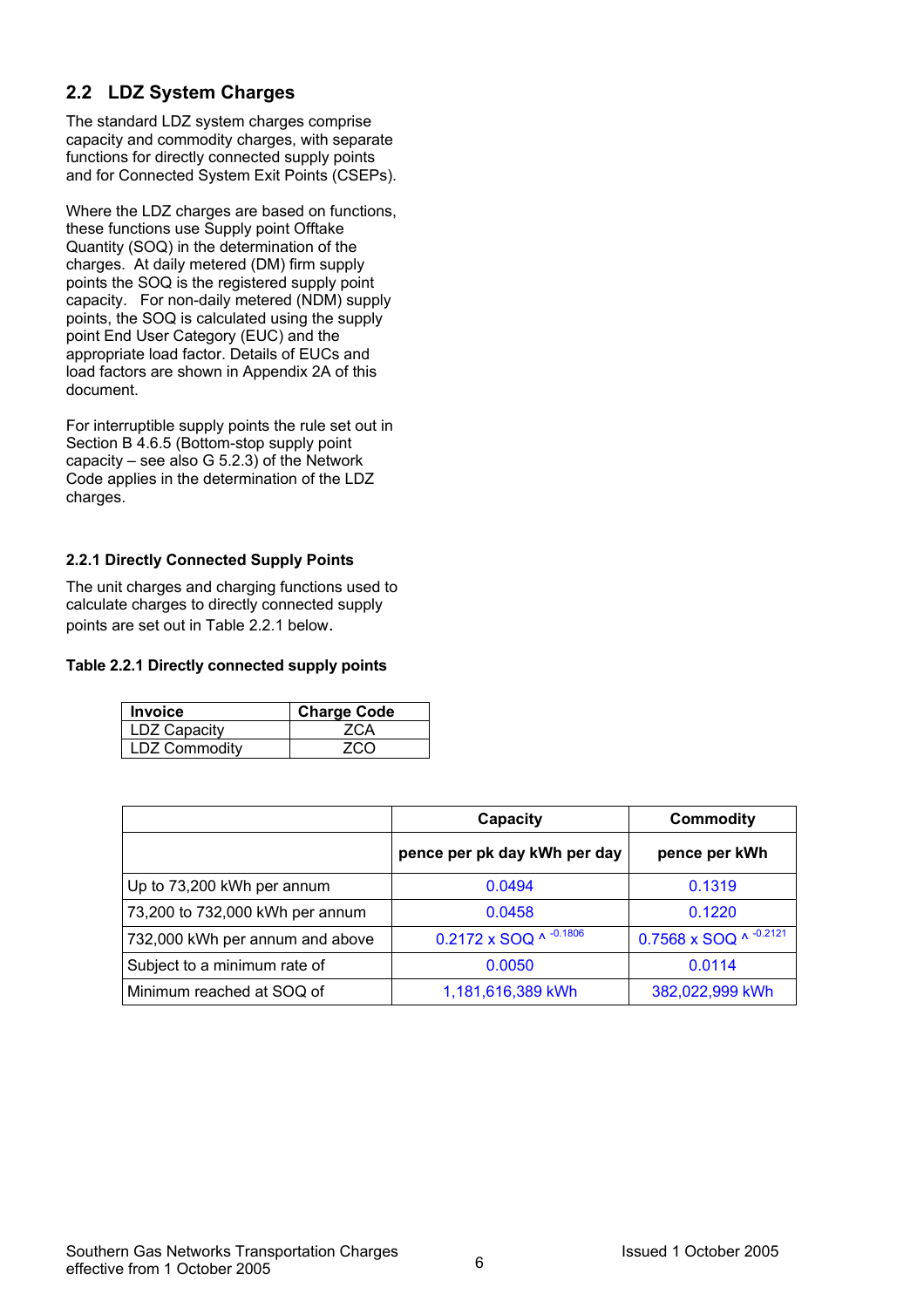#### **2.2.2 Connected Systems**

A separate charging function for transportation to Connected System Exit Points (CSEPs) was introduced from 1 October 2000. This function reflects the view that transportation to CSEP loads typically makes less use of the distribution system than to other similar-sized loads. In the calculation of LDZ charges payable, the unit commodity and capacity charges are based on the supply point capacity equal to the CSEP peak day load for the completed development irrespective of the actual stage of development. The SOQ used is therefore the estimated SOQ for the completed development as provided in the appropriate Network Exit Agreement (NExA). For any particular CSEP, each shipper will pay identical LDZ unit charges regardless of the proportion of gas shipped. Reference needs to be made to the relevant NExA or CSEP ancillary agreement to determine the completed supply point capacity.

#### **Table 2.2.2 Connected Systems**

| <b>Invoice</b> | <b>Charge Code</b> |
|----------------|--------------------|
| ADC            | 891                |
| ADC            | 893                |

|                                 | Capacity                     | <b>Commodity</b>       |
|---------------------------------|------------------------------|------------------------|
|                                 | pence per pk day kWh per day | pence per kWh          |
| Up to 73,200 kWh per annum      | 0.0494                       | 0.1319                 |
| 73,200 to 732,000 kWh per annum | 0.0458                       | 0.1220                 |
| 732,000 kWh per annum and above | 0.2297 x SOQ ^ $-0.1939$     | 0.7222 x SOQ ^ -0.2131 |
| Subject to a minimum rate of    | 0.0050                       | 0.0114                 |
| Minimum reached at SOQ of       | 376,129,100 kWh              | 279,629,352 kWh        |

#### **2.2.3 Optional LDZ Charge**

The optional LDZ tariff is available, as a single charge, as an alternative to the standard LDZ system charges. This tariff may be attractive to large loads located close to the NTS. The rationale for the optional tariff is that, for large Network loads located close to the NTS or for potential new Network loads in a similar situation, the standard LDZ tariff can appear to give perverse economic incentives for the construction of new pipelines when Network connections are already available. This could result in an inefficient outcome for all system users.

The charge is calculated using the function below :

| Invoice | <b>Charge Code</b> |
|---------|--------------------|
|         |                    |

**Pence per peak day kWh per day**  $902 \times$  [(SOQ)<sup>^-0.834</sup>] x D + 772 x (SOQ)

where: (SOQ) is the Registered Supply Point Capacity, or other appropriate measure, in kWh per day and D is the direct distance, in km, from the site boundary to the nearest point on the NTS. Note that  $\land$  means "to the power of ..."

Further information on the optional LDZ tariff can be obtained from the pricing team at **pricingteam@scotiagasnetworks.co.uk**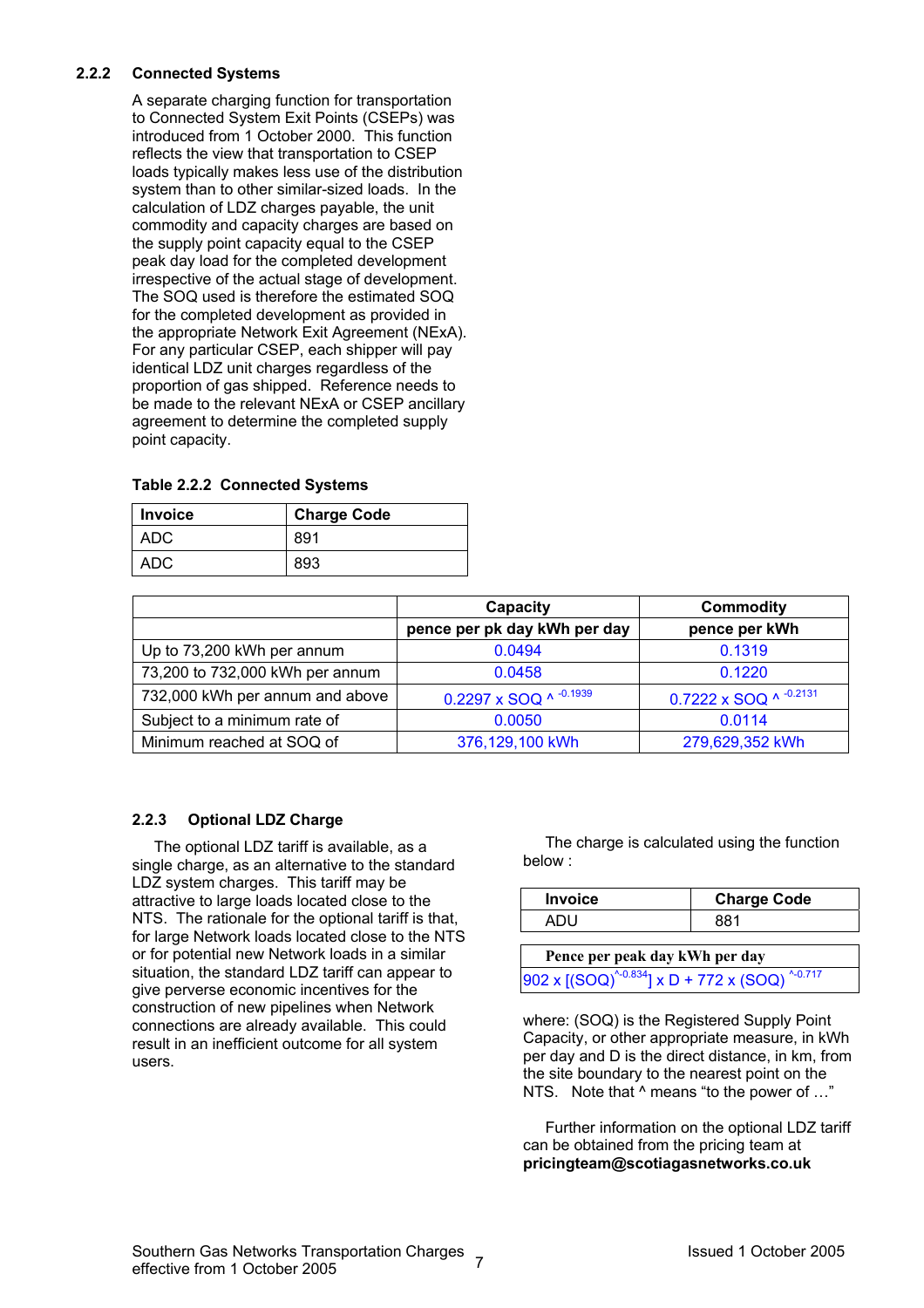### **2.3 LDZ Customer Charges**

For supply points with an AQ of less than 73,200 kWh per annum, the customer charge is a commodity charge.

For supply points with an AQ between 73,200 and 732,000 kWh per annum, the customer charge is made up of a fixed charge which depends on the frequency of meter reading, plus a capacity charge based on the registered supply point capacity (SOQ).

For supply points with an AQ of over 732,000 kWh per annum, the customer charge is based on a function related to the registered supply point capacity (SOQ).

#### **Table 2.3 LDZ Customer charges**

#### **Up to 73,200 kWh per annum**

| <b>Invoice</b>   | <b>Charge Code</b> |
|------------------|--------------------|
| Commodity        | CCO                |
|                  |                    |
|                  | pence per kWh      |
| Commodity charge | 0.1469             |

#### **73,200 kWh up to 732,000 kWh per annum**

| <b>Invoice</b>                    | <b>Charge Code</b> |
|-----------------------------------|--------------------|
| Capacity                          | CFI                |
|                                   |                    |
| Fixed charge                      | pence per day      |
| Non-monthly read<br>supply points | 15.4782            |
| Monthly read supply<br>points     | 16.4809            |

| <b>Invoice</b>         | <b>Charge Code</b>             |  |
|------------------------|--------------------------------|--|
| Capacity               | CCA                            |  |
|                        |                                |  |
|                        | Pence per peak day kWh per day |  |
| Capacity charge 0.0017 |                                |  |

#### **732,000 kWh per annum and above**

| <b>Invoice</b> | <b>Charge Code</b>             |
|----------------|--------------------------------|
| Capacity       | CCA                            |
|                |                                |
|                | Pence per peak day kWh per day |

| I Felice pei pean uay nyvii pei uay                             |
|-----------------------------------------------------------------|
| Charging function $\Big  0.0376 \times SOQ^{A^{-0.2100}} \Big $ |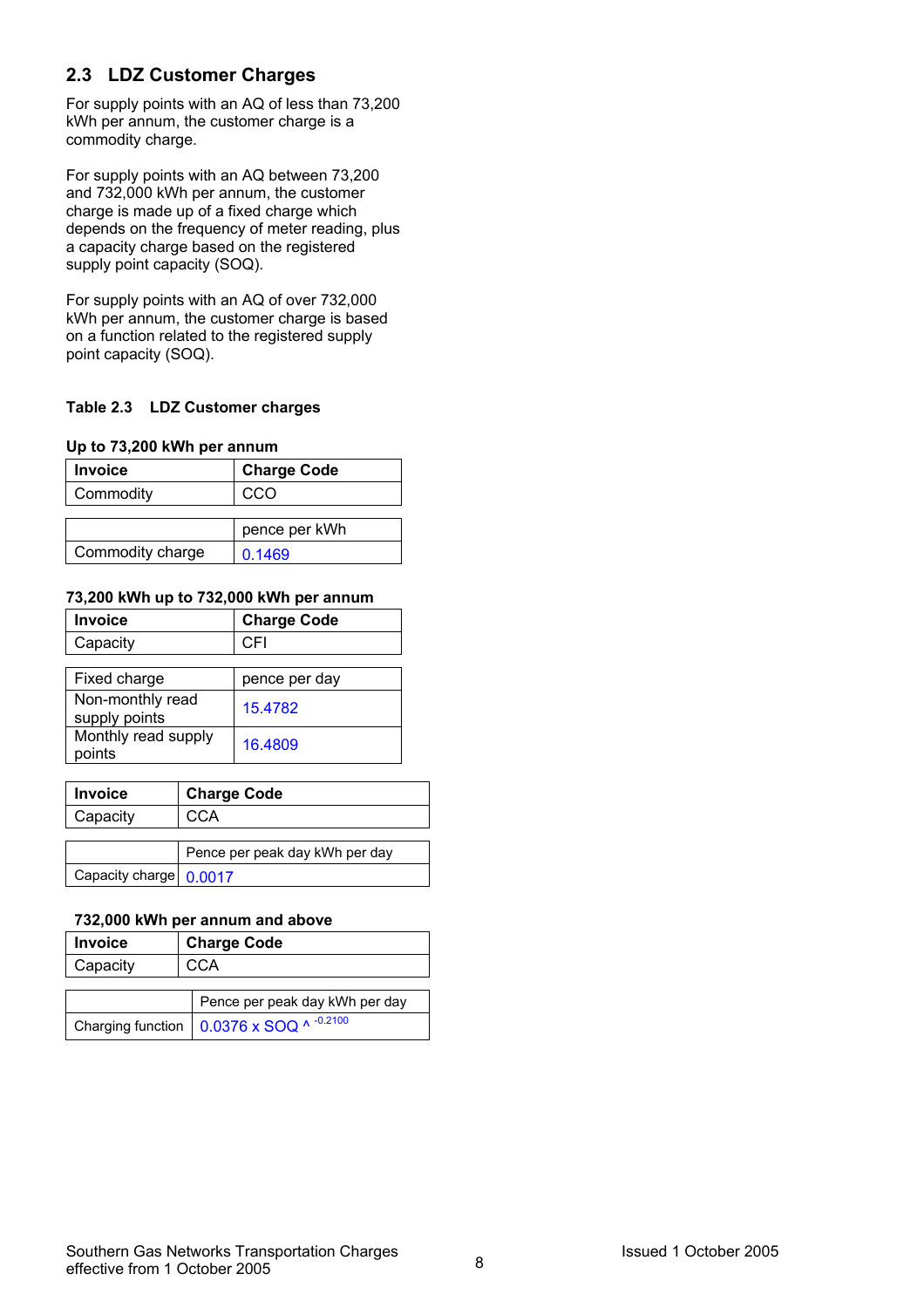### **2.4 Other Charges**

Other Charges include administration charges at Connected System Exit Points, Shared Supply Meter Points and charges for Must Reads.

#### **2.4.1 Connected System Exit Points**

A CSEP is a system point comprising one or more individual exit points which are not supply meter points. This includes connections to a pipeline system operated by a Gas Transporter other than Southern Gas Networks.

The calculation of LDZ charges payable for shipping to CSEPs is explained in section 2.2.2.

There is no customer charge payable for connected systems, however separate administration processes are required to manage the daily operations and invoicing associated with CSEPs for which an administration charge is made.

The administration charge which applies to CSEPs containing NDM and DM sites is:

#### **CSEP administration charge**

|       | Charge per supply $\vert$ 0.3288 pence per day |
|-------|------------------------------------------------|
| point | $(E1.20 \text{ per annum})$                    |

The invoice and charge codes are:

|          | <b>Invoice</b> | <b>Charge Code</b> |
|----------|----------------|--------------------|
| DM CSEP  | ADU            | 883                |
| NDM CSEP | ADC            | 894                |

#### **2.4.2 Shared supply meter point allocation arrangements**

An allocation service for daily metered supply points with AQs of more than 58,600 MWh per annum is available. This allows up to four (six for VLDMCs) shippers / suppliers to supply gas through a shared supply meter point.

The allocation of daily gas flows between the shippers / suppliers can be done either by an appointed agent or by the transporter.

The administration charges which relate to these arrangements are shown below. Individual charges depend on the type of allocation service nominated and whether the site is telemetered or non-telemetered.

The charges are (expressed as £ per shipper per supply point) :

| <b>Invoice</b> | <b>Charge Code</b> |
|----------------|--------------------|
| ADU            | 883                |

#### **Agent Service**

|                                    | <b>Telemetered</b> | Non-telemetered |
|------------------------------------|--------------------|-----------------|
| Set-up charge                      | £107.00            | £183.00         |
| Shipper-shipper<br>transfer charge | £126.00            | £210.00         |
| Daily charge                       | £2.55              | £2.96           |

#### **Transporter Service**

|                                    | <b>Telemetered</b> | Non-telemetered |
|------------------------------------|--------------------|-----------------|
| Set-up charge                      | £107.00            | £202.00         |
| Shipper-shipper<br>transfer charge | £126.00            | £210.00         |
| Daily charge                       | £2.55              | £3.05           |

#### **2.4.3 Must Reads**

If a shipper is unable to provide meter readings in compliance with the Network Code, the transporter may initiate processes to obtain a meter read, referred to as a 'must read'. A charge will be made for each must read and will depend on the number of meters at a supply point requiring a must read at the same time. If there is one meter at the supply point, the charge will be £40, for two meters the charge will be £60 and for three or more meters the charge will be £80. These charges are based on the typical cost of such reads which may include multiple visits to the site and obtaining and executing a warrant of entry.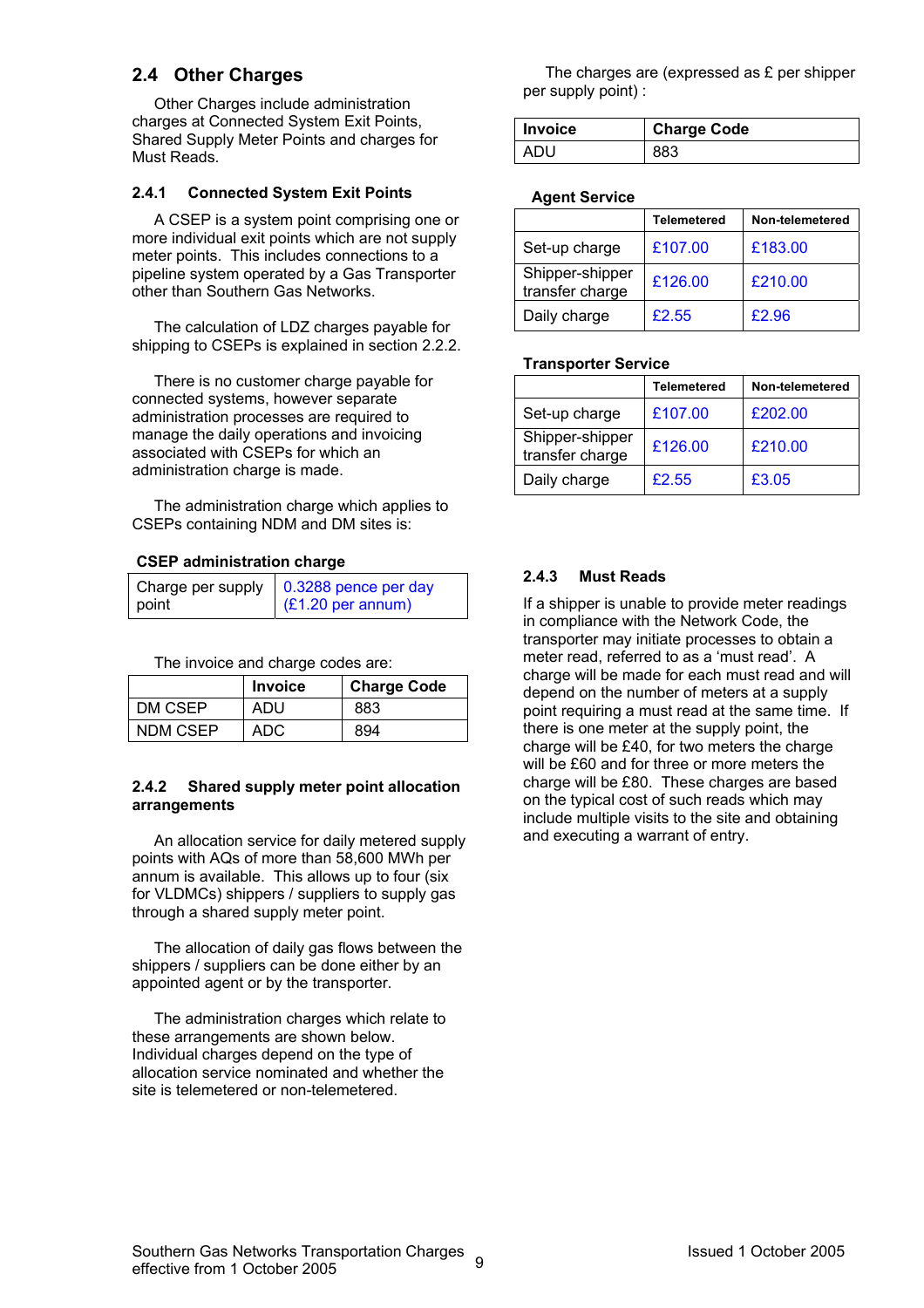### **2.5 Examples**

#### **Notes**

- 1. Charges produced by UK Link are definitive for charging purposes. Calculations below are subject to rounding and should be regarded as purely illustrative.
- 2. The commodity charges in these examples are based on the supply point AQ, but the actual charges would vary depending on the actual consumption of the supply point.

#### **Example 1**

A shipper has a daily metered customer in Folkestone, with an annual consumption **(AQ)** of **20,000,000** kWh and a registered supply point capacity **(SOQ)**, booked directly by the shipper of **100,000** kWh per day.

### **Process Calculations Used**



Unit Charge: Dividing by the annual load of 20,000,000 kWh gives a unit charge 0.1216 pence per kWh. If the above example was an interruptible load, the LDZ capacity charges would not be payable. This would reduce the total charge for a shipper nominated interruptible load by £9,928.00 to a new total of £14,401.00. For each additional day of interruption over 15 days, the LDZ Charge Credit would be £662.00 per day. (There would also be an NTS credit based on the exit capacity charge which is not included in these figures.)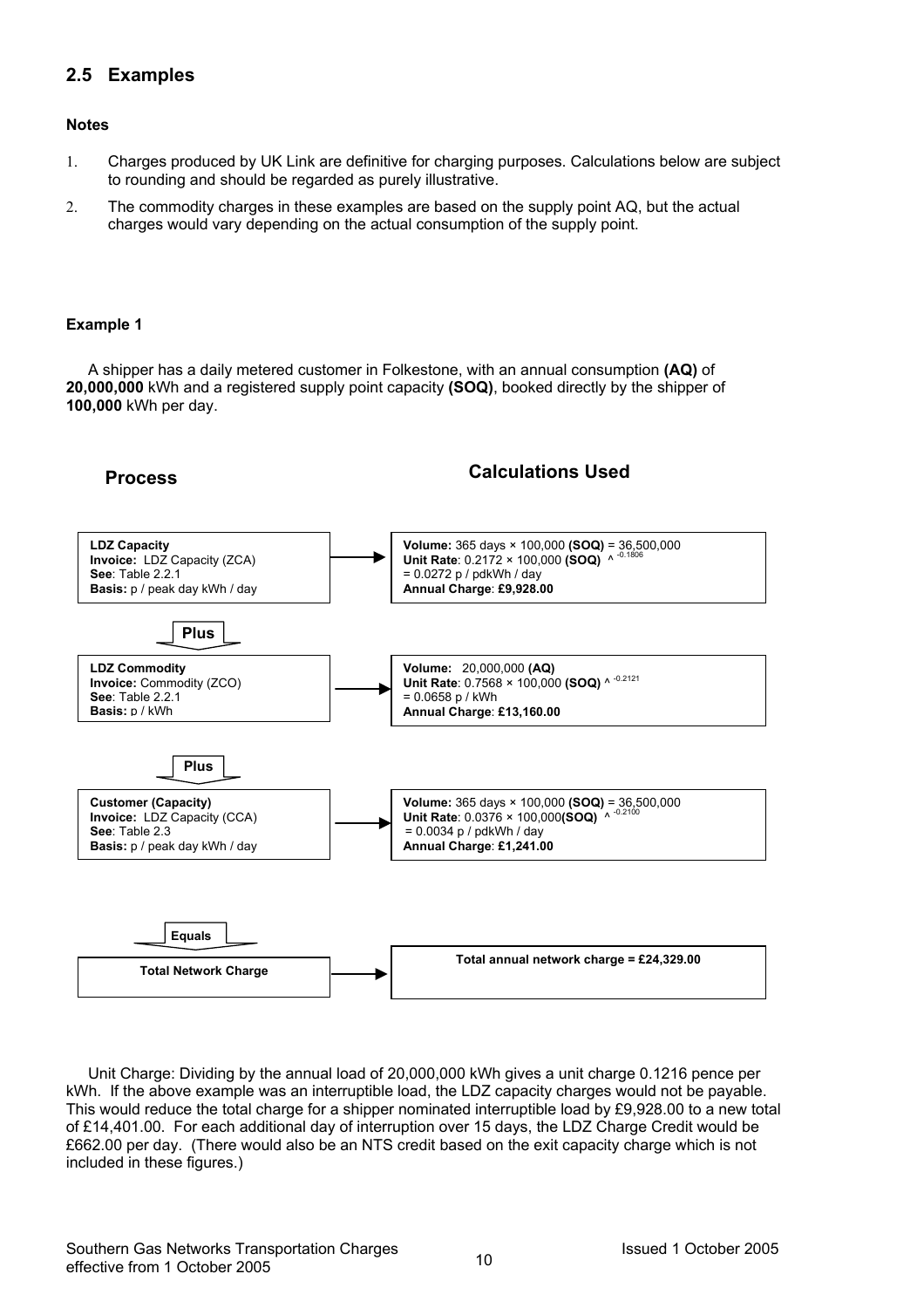#### **Example 2**

A shipper has a domestic customer in Croydon. Suppose the load has an **AQ** of **20,000** kWh per annum. Using Table 2A.1, End User Categories, in Appendix 2A,, this annual load places the end user in category E0501B. Using the appropriate small NDM supply points table of load factors, it can be seen that the load factor for such a site in the South East LDZ is 32.5%. The peak day load **(SOQ)** is therefore  $20,000 \div (365 \times 0.325) = 168.6$  kWh



Unit Charge: Dividing by the annual load of 20,000 kWh gives a unit LDZ charge of 0.4308 pence per kWh.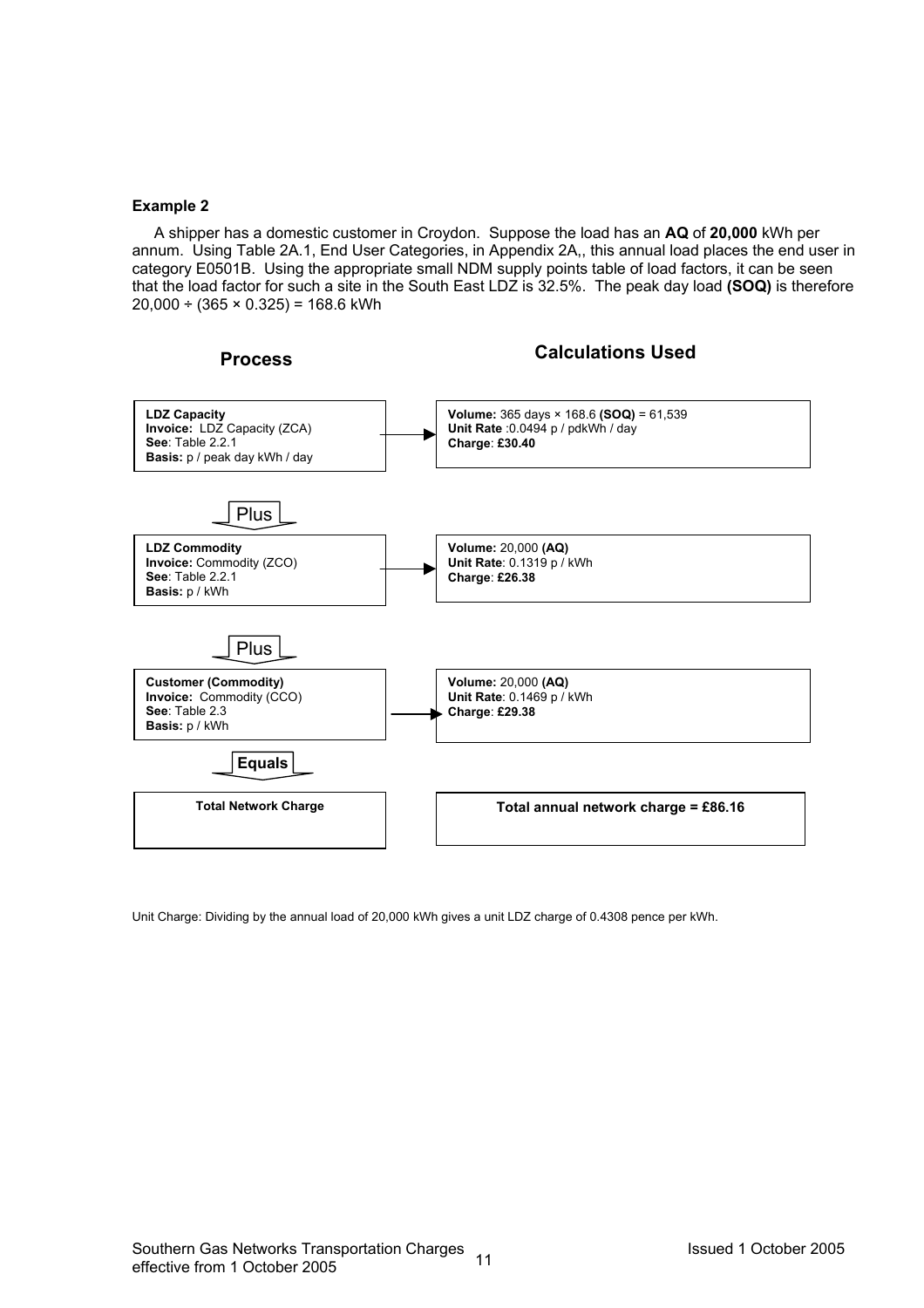#### **Example 3**

Suppose that instead of supplying just one domestic customer in Croydon (as in Example 2) the shipper actually supplies a connected system presently comprising 100 domestic customers and the completed connected system will comprise 150 domestic premises. Suppose that each of these premises has the same (AQ) of 20,000 kWh per annum.

| Prevailing AQ (pre AQ)   | 100 houses $\times$ 20,000 (AQ) = 2,000,000 kWh |
|--------------------------|-------------------------------------------------|
| Maximum AQ (max AQ)      | 150 houses $\times$ 20,000 (AQ) = 3,000,000 kWh |
| Prevailing SOQ (pre SOQ) | $2,000,000 \div (365 \times 0.325) = 16860$ kWh |
| Maximum SOQ (max SOQ)    | $3,000,000 \div (365 \times 0.325) = 25290$ kWh |

Note that the prevailing annual and peak day loads of the connected system in effect would change over the year however, for simplicity, these have been assumed as constant in this example.

### **Process Calculations Used**



Unit Charge : Dividing by the annual load of 2,000,000 kWh gives a unit LDZ charge of 0.1884 pence per kWh.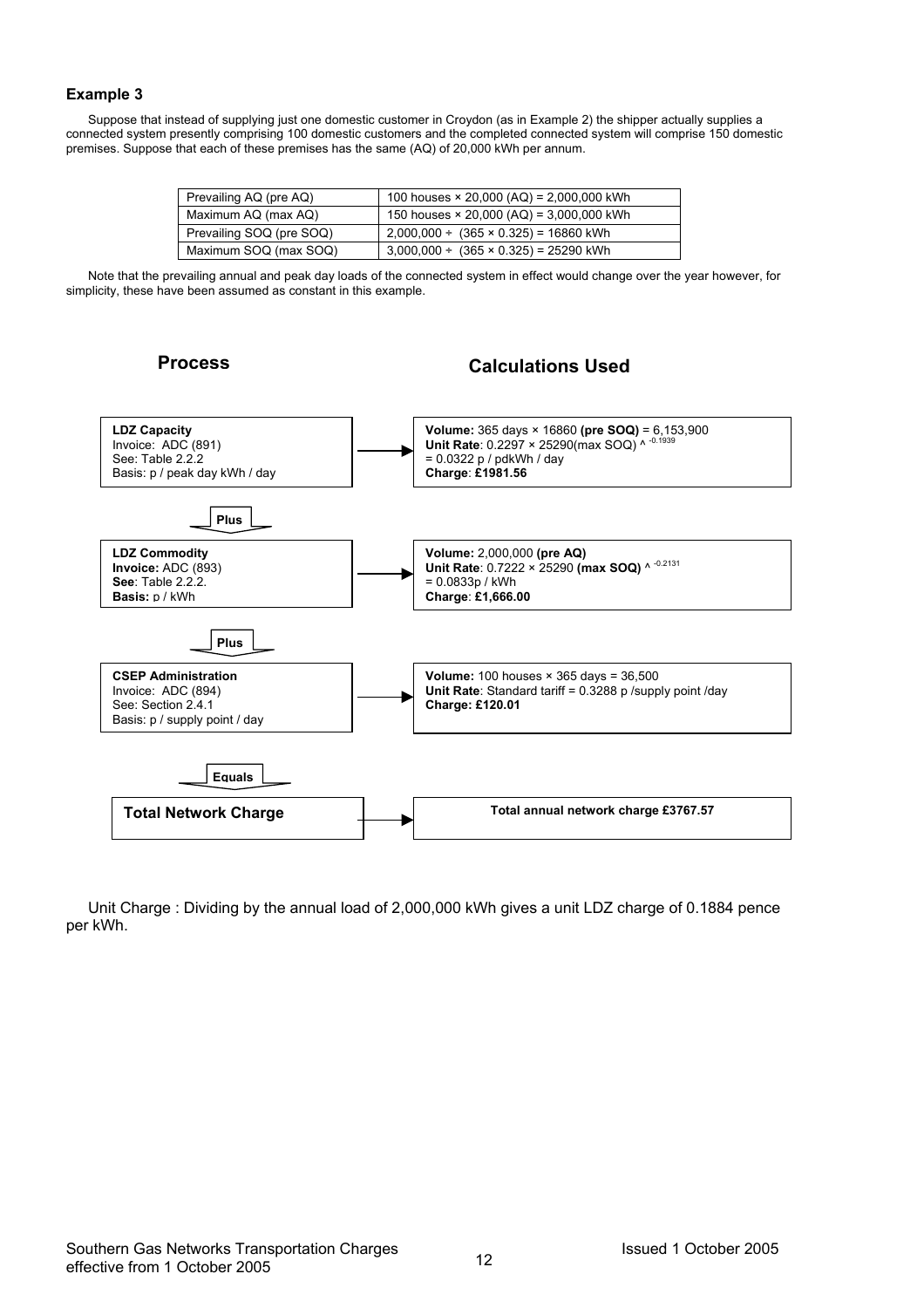### **Appendix 2A**

#### **Estimation of peak day load for nondaily metered supply points**

For non-daily metered (NDM) supply points, the peak day load is estimated using a set of End User Categories (EUCs). Each NDM supply point is allocated to an EUC. In each LDZ each EUC has an associated load factor, as listed in Tables 2A.2 and 2A.3 for Southern Gas Networks. The data in these tables applies for the gas year 1 October 2005 to 30 September 2006.

In the tables 'XX' refers to the LDZ Code (e.g. SE).

These EUCs depend upon the annual quantity (AQ) of the supply point and, in the case of monthly read sites, the ratio of winter to annual consumption where available.

#### **Monthly read sites**

It is mandatory for supply points with an annual consumption greater than 293 MWh to be monthly read, however, at the shipper's request, sites below this consumption may also be classified as monthly read.

For monthly read sites where the relevant meter reading history is available, the winter: annual ratio is the consumption from December to March divided by the annual quantity. If the required meter reading information is not available, the supply point is allocated to an EUC simply on the basis of its annual quantity.

The peak load for an NDM supply point may then be calculated as:

*LoadFactor* × 365 *AQ* × 100

#### **Example**

For a supply point in Southern Gas Networks, in South East LDZ, with an annual consumption of 1,000 MWh per annum.

Assume consumption December to March inclusive is 500 MWh, hence Winter: annual ratio =  $500 \div 1000 = 0.5$ 

For a site with an annual consumption of 1,000 MWh, a ratio of 0.5 falls within winter: annual ratio band WO3 and the site is thus within End User Category SE:E0504W03.

For a site in this category, the load factor is 30.1% and the peak day load is therefore

 $365 \times 30.1$  $1000 \times 100$ ×  $\frac{\times 100}{200}$  = 9.10 MWh

If the required meter reading information is not available to calculate the winter: annual ratio, the supply point is allocated to an EUC simply on the basis of its annual quantity, in this case SE:E0504B.

For a site in this category, the load factor is 35.5% and the peak day load is therefore

 $365 \times 35.5$  $1000 \times 100$ ×  $\frac{\times 100}{2555}$  = 7.72 MWh

#### **Six monthly read sites**

In the case of six monthly read sites, the supply point is allocated to an EUC simply on the basis of its annual quantity.

#### **Example**

For a supply point in Southern Gas Networks, Southern LDZ, with an annual consumption of 200 MWh per annum, the EUC will be SO:E0502B.

For a site in this category, the load factor is 30.4% and the peak day load is therefore

$$
\frac{200 \times 100}{365 \times 30.4}
$$
 = 1.80 MWh

#### **Notes**

The term LDZ is applied in the context of its usage with reference to the Network Code daily balancing regime.

For supply points whose consumption is over 73,200 kWh and which include one or more NDM supply meter points, an end user category code can be found in the supply point offer generated by UK Link. This code may be correlated with the end user category codes shown in Table 2A.1 by means of a lookup table issued separately to shippers. Copies are available from the Xoserve Supply Point Administration Management team on **(0121) 713 5501.** 

#### **Daily metered supply points**

The SOQ of daily metered sites is known and hence no load factor is required.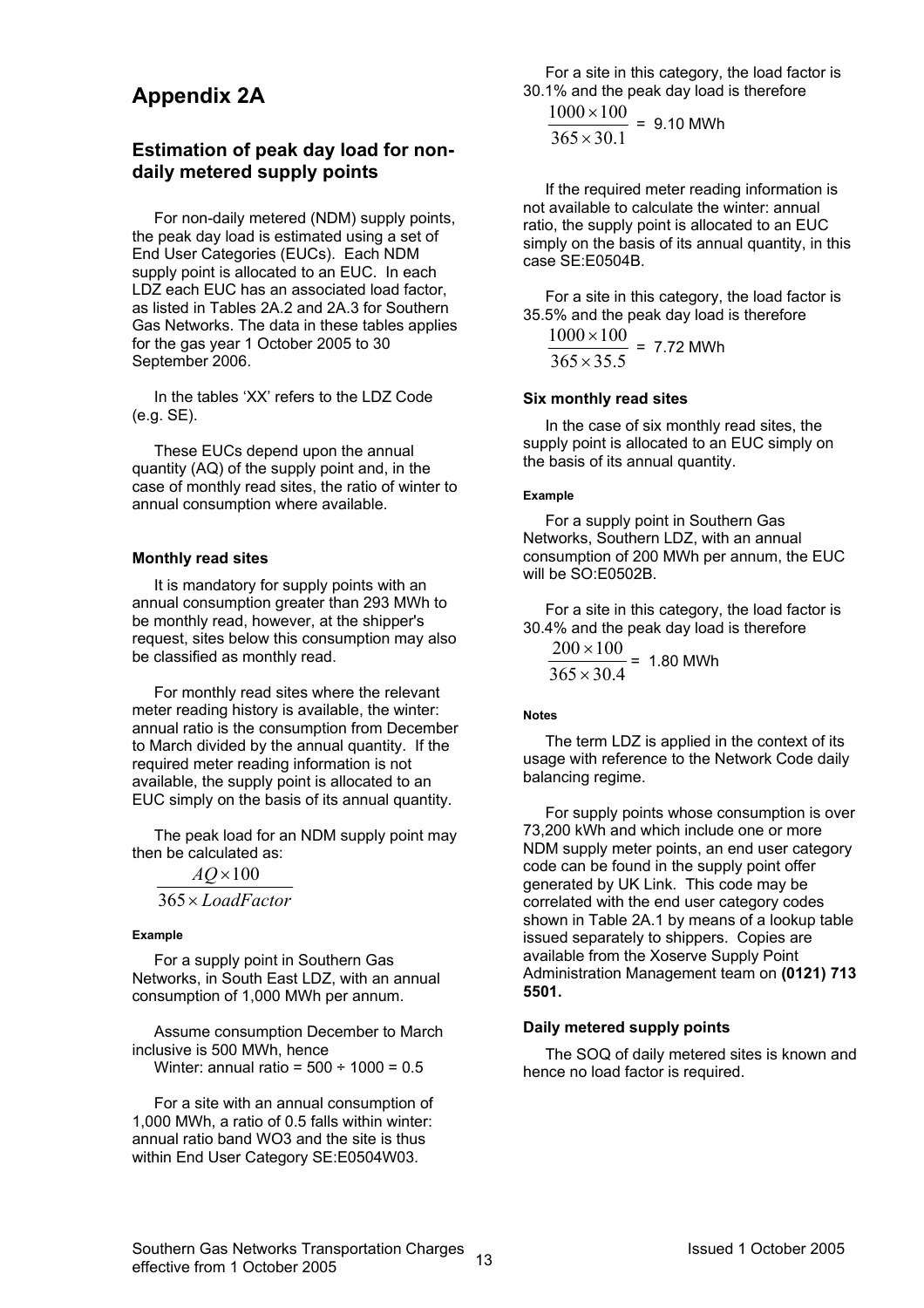Supply points with annual consumptions greater than 58,600 MWh should be daily metered. However, a handful of sites remain as non-daily metered as a result of difficulties installing the daily read equipment. In such cases the end user category code XX:E0509B is used.

Firm supply points with an AQ above 73.2 MWh pa may, at the shipper's request, be classified as daily metered. All interruptible supply points are daily metered.

#### **Consultation on end user categories**

Section H of the Network Code requires the transporter to publish, \* by the end of June each year, its demand estimation proposals for the forthcoming supply year. These proposals comprise end user category definitions, NDM profiling parameters (ALPs and DAFs), and capacity estimation parameters (EUC load factors). Analysis is presented to users and the Demand Estimation Sub-Committee (a subcommittee of the Network Code Committee) is consulted before publication of its proposals.

\* NDM Profiling and Capacity Estimation Algorithms for 2005/06, June 2005.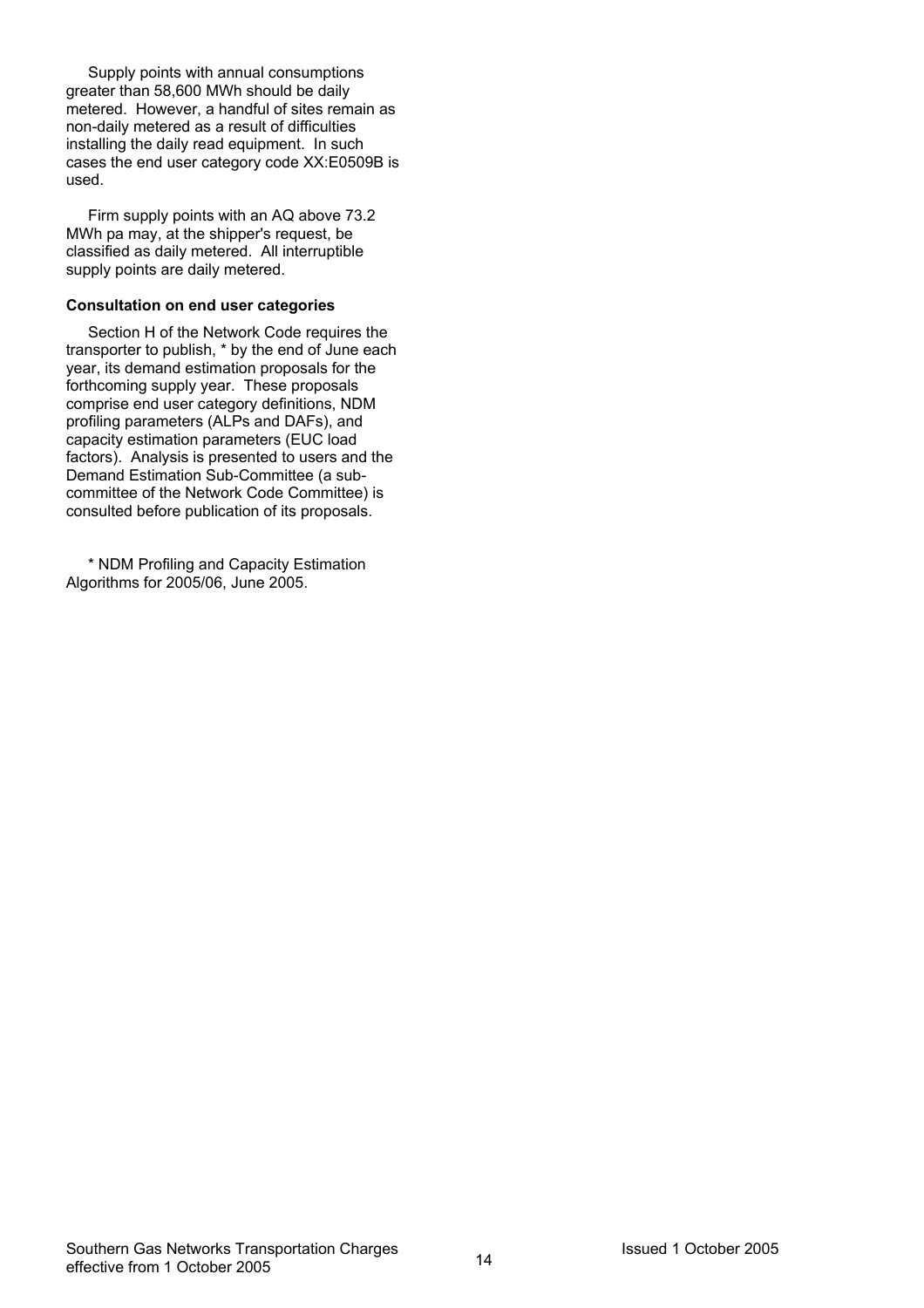#### **Appendix 2A Tables - Definition of end user categories**

Table 2A.1 below defines the end user categories for each of the two LDZs which make up the Southern Network by reference to annual consumption and winter:annual ratio, applicable from 1 October 2005 to 30 September 2006.

| <b>EUC</b> | Annual Load      | Winter: Annual Ratios (WAR) |               |               |               |
|------------|------------------|-----------------------------|---------------|---------------|---------------|
| Code       | (MWh)            | W01                         | W02           | W03           | W04           |
| xx:E0501B  | 0 to 73.2        |                             |               |               |               |
| xx:E0502B  | 73.2 to 293      |                             |               |               |               |
| xx:E0503B  | 293 to 732       | $0.00 - 0.42$               | $0.42 - 0.49$ | $0.49 - 0.57$ | $0.57 - 1.00$ |
| xx:E0504B  | 732 to 2,196     | $0.00 - 0.42$               | $0.42 - 0.49$ | $0.49 - 0.57$ | $0.57 - 1.00$ |
| xx:E0505B  | 2,196 to 5,860   | $0.00 - 0.39$               | $0.39 - 0.46$ | $0.46 - 0.54$ | $0.54 - 1.00$ |
| xx:E0506B  | 5,860 to 14,650  | $0.00 - 0.34$               | $0.34 - 0.42$ | $0.42 - 0.50$ | $0.50 - 1.00$ |
| xx:E0507B  | 14,650 to 29,300 | $0.00 - 0.33$               | $0.33 - 0.40$ | $0.40 - 0.48$ | $0.48 - 1.00$ |
| xx:E0508B  | 29,300 to 58,600 | $0.00 - 0.32$               | $0.32 - 0.35$ | $0.35 - 0.42$ | $0.42 - 1.00$ |
| xx:E0509B  | > 58,600         |                             |               |               |               |

#### **Table 2A.1 End User Categories**

#### **Table 2A.2 Load Factors for Small NDM Supply Points (Up to 2,196 MWh per annum)**

| $xx = LDZ$  | South East | Southern |
|-------------|------------|----------|
| xx:E0501B   | 32.5%      | 29.9%    |
| xx:E0502B   | 32.7%      | 30.4%    |
| xx:E0503B   | 32.0%      | 29.6%    |
| xx:E0503W01 | 57.0%      | 54.7%    |
| xx:E0503W02 | 42.9%      | 39.5%    |
| xx:E0503W03 | 30.1%      | 27.9%    |
| xx:E0503W04 | 23.6%      | 20.7%    |
| xx:E0504B   | 35.5%      | 30.9%    |
| xx:E0504W01 | 57.0%      | 54 7%    |
| xx:E0504W02 | 42.9%      | 39.5%    |
| xx:E0504W03 | 301%       | 27.9%    |
| xx:E0504W04 | 23.6%      | 20.7%    |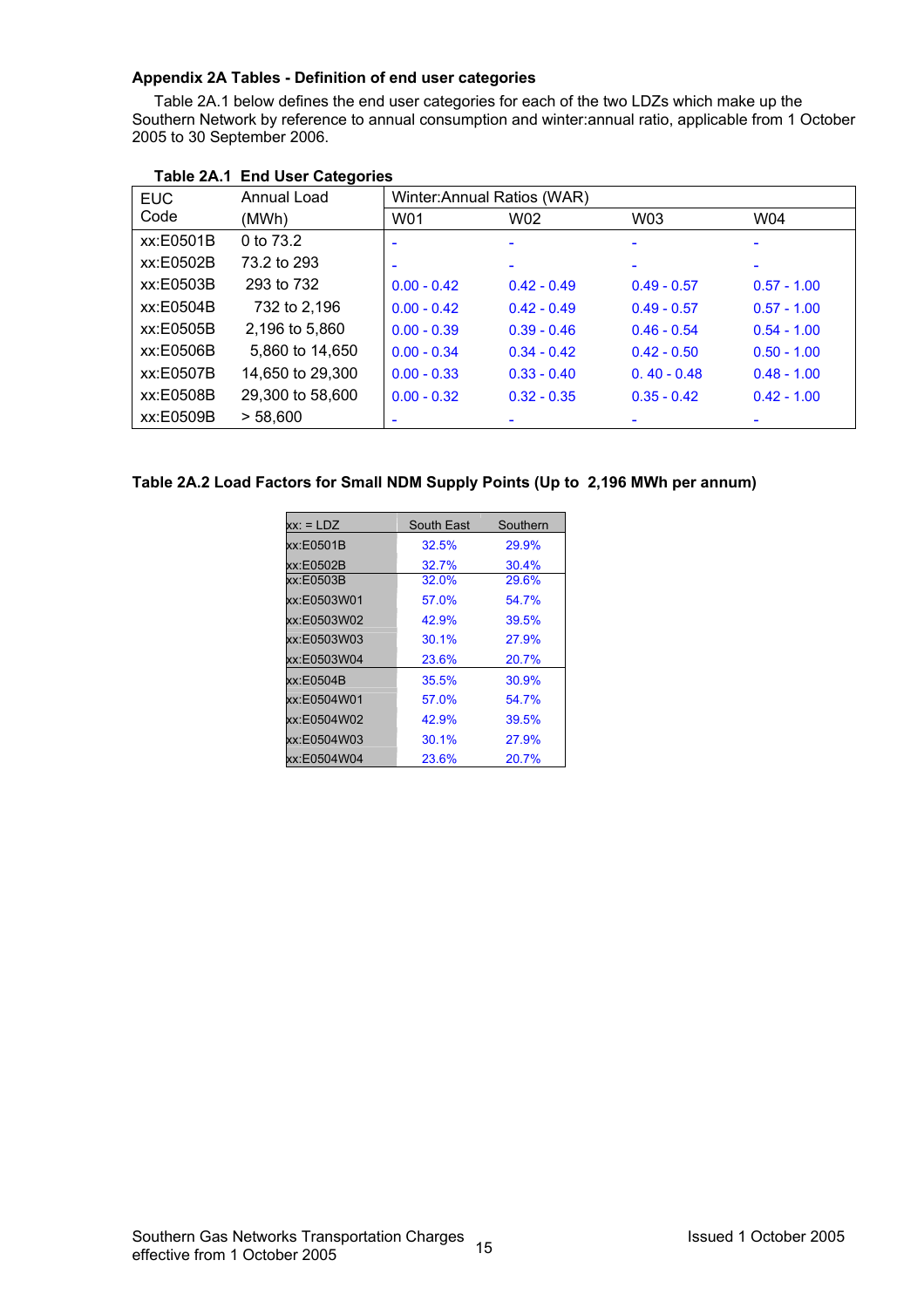| $xx: = LDZ$ | South East | Southern |
|-------------|------------|----------|
| xx:E0505B   | 37.8%      | 35.2%    |
| xx:E0505W01 | 60.8%      | 58.1%    |
| xx:E0505W02 | 47.9%      | 44.2%    |
| xx:E0505W03 | 35.9%      | 32.3%    |
| xx:E0505W04 | 25.9%      | 23.2%    |
| xx:E0506B   | 44.3%      | 38.2%    |
| xx:E0506W01 | 75.9%      | 71.6%    |
| xx:E0506W02 | 53.7%      | 50.4%    |
| xx:E0506W03 | 41.3%      | 37.9%    |
| xx:E0506W04 | 28.7%      | 26.4%    |
| xx:E0507B   | 48.3%      | 40.2%    |
| xx:E0507W01 | 77.0%      | 76.3%    |
| xx:E0507W02 | 58.2%      | 56.0%    |
| xx:E0507W03 | 43.1%      | 41.5%    |
| xx:E0507W04 | 30.8%      | 28.5%    |
| xx:E0508B   | 57.5%      | 54.6%    |
| xx:E0508W01 | 87.3%      | 87.4%    |
| xx:E0508W02 | 71.4%      | 69.9%    |
| xx:E0508W03 | 55.9%      | 53.5%    |
| xx:E0508W04 | 36.9%      | 34.4%    |
| xx:E0509B   | 65.4%      | 63.1%    |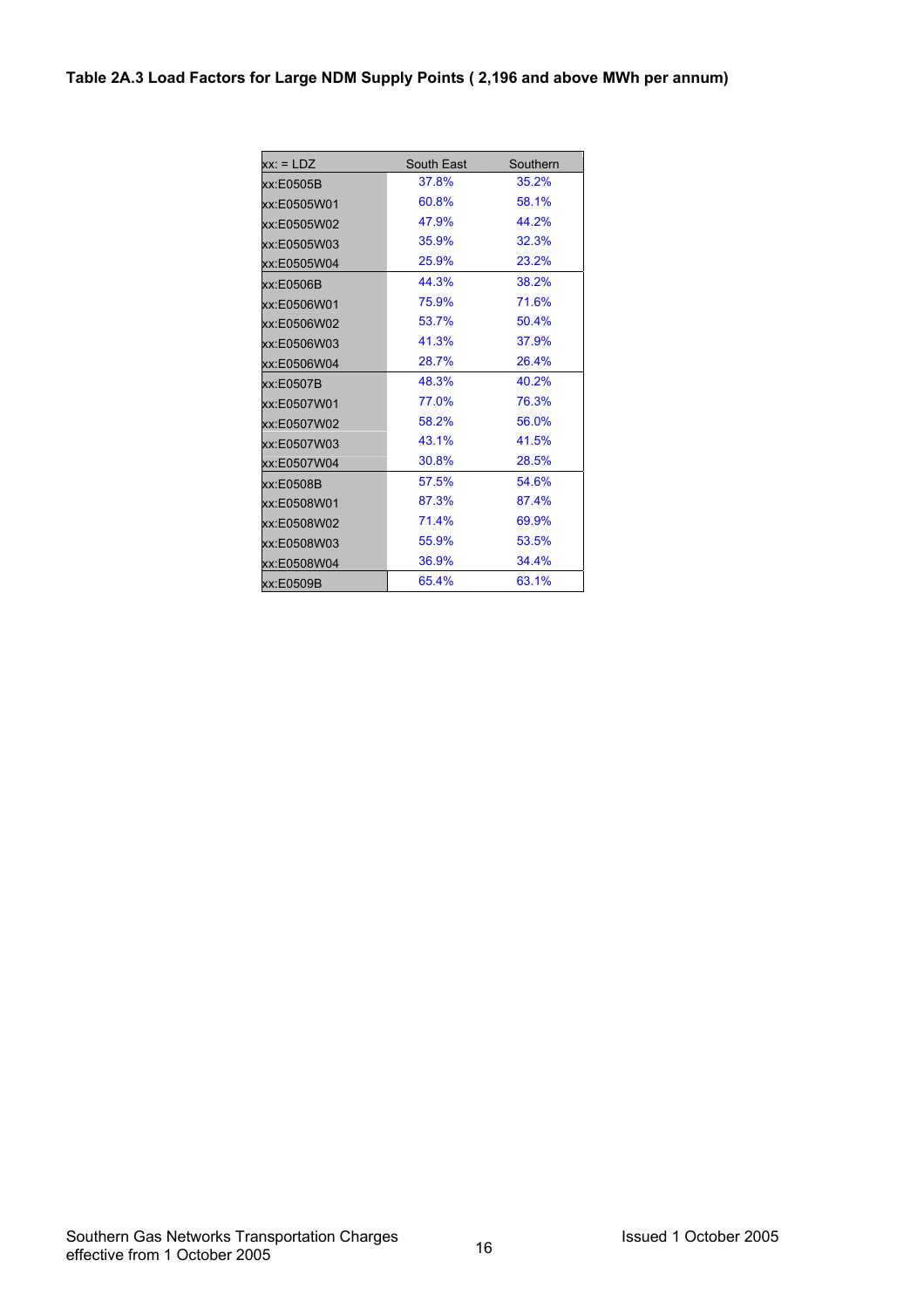### **Appendix 2B**

### **Business rules for interruptible supply points**

#### **1. Introduction**

- 1.1. Contracted interruptible exit capacity remains unchanged at 45-day standard. Sites nominated by the transporter as TNI can be interrupted for a greater period.
- 1.2. All interruptible supply points continue to avoid the NTS (TO) exit capacity charge and the capacity element of the LDZ standard system charge. The optional LDZ charge, if chosen as an alternative to the standard LDZ charge, continues to be payable for interruptible supply points.
- 1.3. For each occurrence of nominated interruption beyond 15 days an additional credit will be offered. The transporter conducts determination of cumulative occurrences of nominated interruption on a site-specific basis.
- 1.4. These business rules became effective on 1 October 2002 and refer to additional interruption credits for above 15-day interruption.

#### **2. Calculation of Payment**

- 2.1. The credit will be calculated in accordance with the existing Pricing Methodology as established in PC74.
- 2.2. The charge quantity will be determined from the supply point registered interruptible exit capacity (SOQ) at the point of interruption multiplied by those qualifying occurrences of interruption in excess of 15 days as specified in sections 3 and 4 of this Appendix but subject to:
- 2.2.1. The charge quantity of any Partial interruptible site, including shared supply points, being limited to that quantity (kWh rate) of exit capacity tranche(s) that was actually requested by the transporter for interruption.
- 2.2.2. Subject to 2.2.1 above, such shared supply point tranche(s) charge quantity will, where more than one interruptible shared user holds interruptible exit capacity at the shared supply point, be

Southern Gas Networks Transportation Charges 17 17 Southern Case of Case 1 October 2005 effective from 1 October 2005

split by each user in ratio to such user's interruptible initial (D-1) gas flow nomination as a percentage of the total aggregate interruptible initial (D-1) gas flow nomination for the shared supply point.

- 2.2.3. The charge quantity of any IFA site being limited to that supply point registered interruptible exit capacity net of any firm exit capacity entitlement specified within each site IFA agreement.
- 2.3. For the avoidance of doubt, a shared user's interruptible supply point capacity (SOQ), or such tranche under 2.2.1 above, will be used for charge quantity purposes, and not the shared supply point aggregate interruptible capacity (SSP SOQ).
- 2.4. User proposed ratios as alternatives to mechanisms described under 2.2.2 above will not be allowed.
- 2.5. Supply point data at the point of interruption will be used for charge calculation purposes.
- 2.6. Payment constructed from charge quantities determined in accordance with this section 2 will not be the subject of later reconciliation should any component capacity subsequently change prospectively within the formula year.
- 2.7. The registered shipper at the point of interruption will be the qualifying shipper for receipt of any payment.

#### **3. Count of Interruptible Days**

- 3.1. A count of interruption occurrence will be maintained for each site within each formula year, with each day or part day of interruption representing an increment of 1.
- 3.2. The count will include such occurrence of qualifying interruption as defined within section 4 below
- 3.3. The count will start from zero on 1 April of each formula year beginning at April 2002.
- 3.4. The count will end on 31 March of each formula year.
- 3.5. This count will be used solely for determining the level of credit due, if any, for each site where the frequency of nominated interruption exceeds 15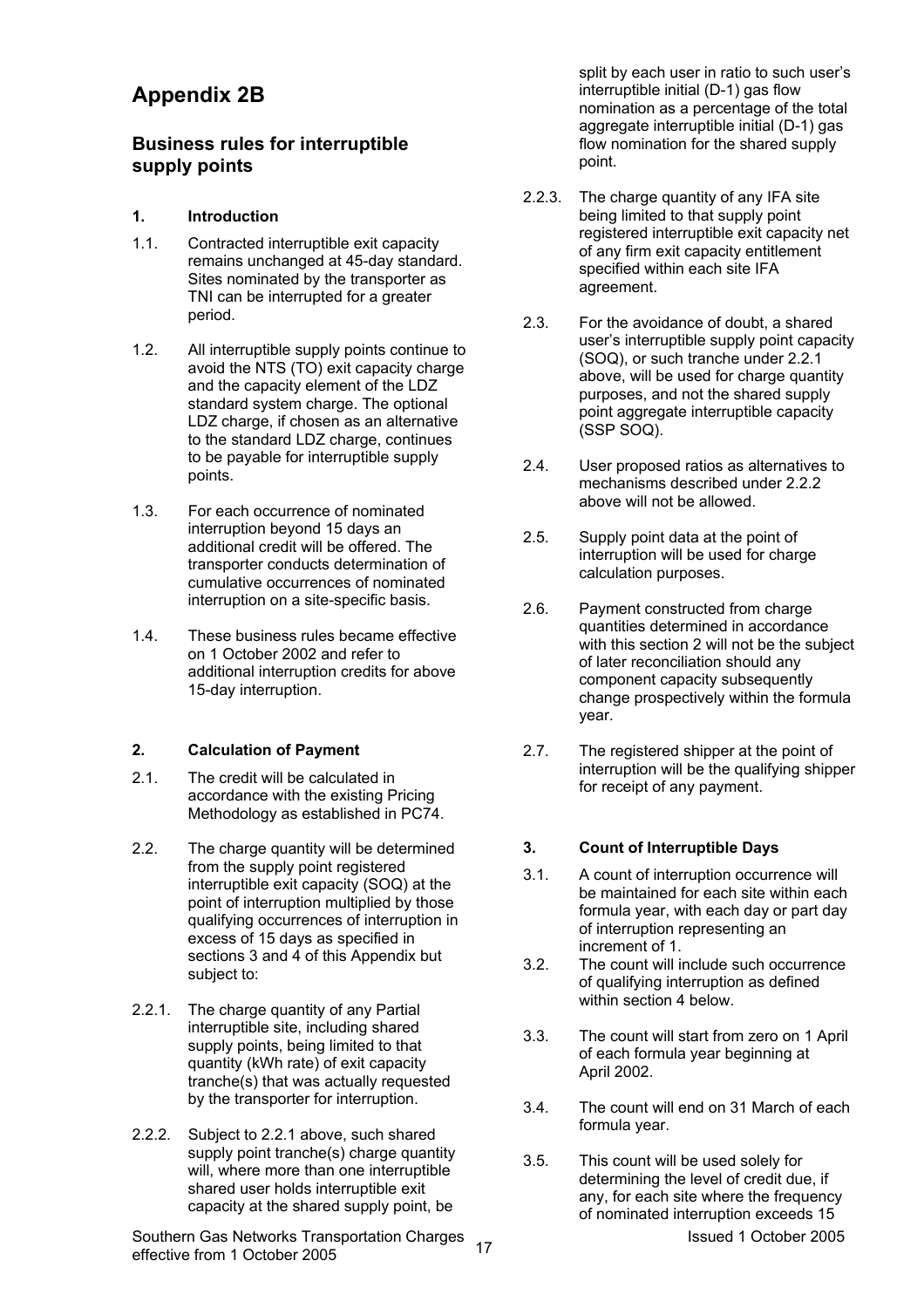days within any formula year, monitoring of transportation contract interruption will be maintained separately for each gas year (1 October-30 September).

#### **4. Qualifying Interruption**

- 4.1. The count of qualifying interruptible days under section 3 above will increment, but subject to 4.3 below, where curtailment of gas supply was due to:
- 4.1.1. interruption arising from an NTS or Network constraint within a transporter's transportation system;
- 4.1.2. interruption arising for Test purposes as described within the Network Code section G 6.7.3 (b).
- 4.2. The count of qualifying interruptible days under section 3 above will not increment where curtailment of gas supply was due to:
- 4.2.1. emergency interruption [emergency cessation of gas supply];
- 4.2.2. any form of commercial interruption instigated by a shipper.
- 4.3. The transporter's determination of a site for interruption will increment that site's count of interruptible days under section 3 above.
- 4.4. Where The transporter has called interruption, a User can request that an alternative site(s) should be interrupted as described in section G 6.8.2 of the Network Code. In such circumstances the transporter will, for the purposes of section 3 above, maintain a count based on the site the transporter originally nominated for interruption.
- 4.5. Failure to interrupt of the transporter proposed site or shipper proposed alternative site(s), will result in a reduction by 1 (to a minimum of zero) of the site count of interruptible days determined under 4.3 above and such that:
- 4.5.1. no payment will be made for the transporter proposed and shipper accepted site that subsequently fails to interrupt;
- 4.5.2. no payment will be made for the transporter proposed site where shipper substituted for a matched target volume site that subsequently fails to interrupt;

4.5.3. where multiple sites are substituted by a shipper, the payment(s) made to transporter proposed site(s) will be reduced by that shipper substituted target volume identified as failing to interrupt, with such volume reduction being applied in site highest unit charge rate ranked order.

#### **5. Unit Rate**

- 5.1. The unit rate will be expressed in pence per kWh of peak day capacity and will be the rate as determined by Pricing Methodology PC74.
- 5.2. NTS and LDZ unit rates will be 1/15th of the annual (daily rate × 365) NTS (TO) exit capacity rates and Network standard capacity rates valid at the point of interruption, and will be site-specific rates applied to occurrences of qualifying interruption in excess of 15 days.
- 5.3. Payment constructed from unit rates determined in accordance with this section 5 will not be the subject of later reconciliation should firm NTS (TO) exit capacity rates or LDZ standard capacity rates, or any peak capacity component contained within such rate calculation, subsequently change within the formula year.
- 5.4. For the avoidance of doubt, User election of the optional LDZ tariff excludes such sites from qualification for LDZ payments in respect of interruption in excess of 15 days, such sites will still be eligible for receipt of any NTS component.

#### **6. Invoice**

- 6.1. Payment of all credits accrued in a calendar month will be made within the following month.
- 6.2. Subject to 4.5 above, Transco will not issue a payment where it has reasonable grounds to believe that such payment is dependent upon the outcome of failure to interrupt investigation. Payment will be released as soon as practically possible should such failure to interrupt be disproved.

#### **7. Information Provision**

7.1 The transporter will publish the count of interruptible days as specified within section 3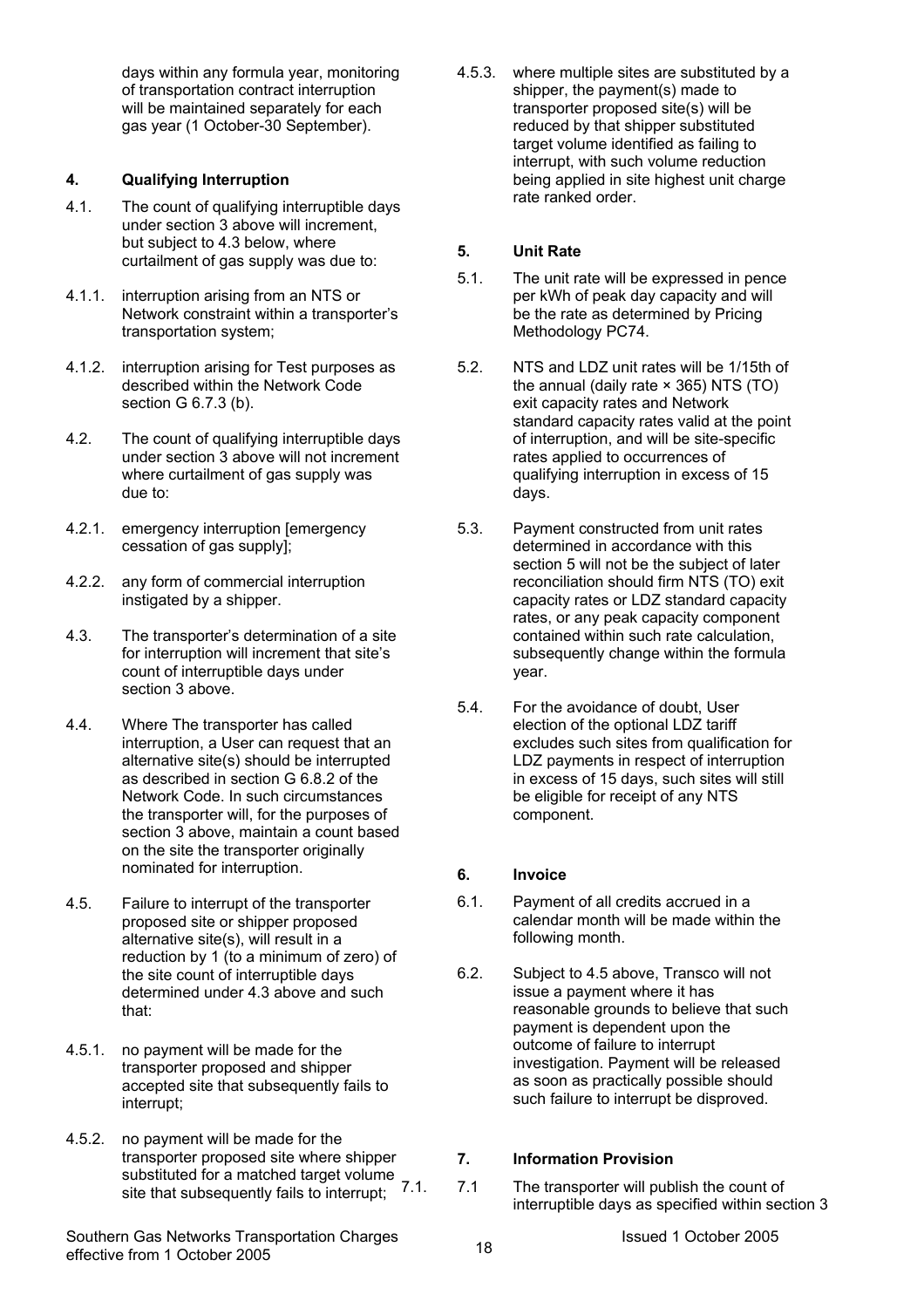above where that supply point count exceeds 12 days, publication will be at an aggregate Network or aggregate NTS level. The information in 7.1 will be published on the transporter's web site and updated on a weekly basis.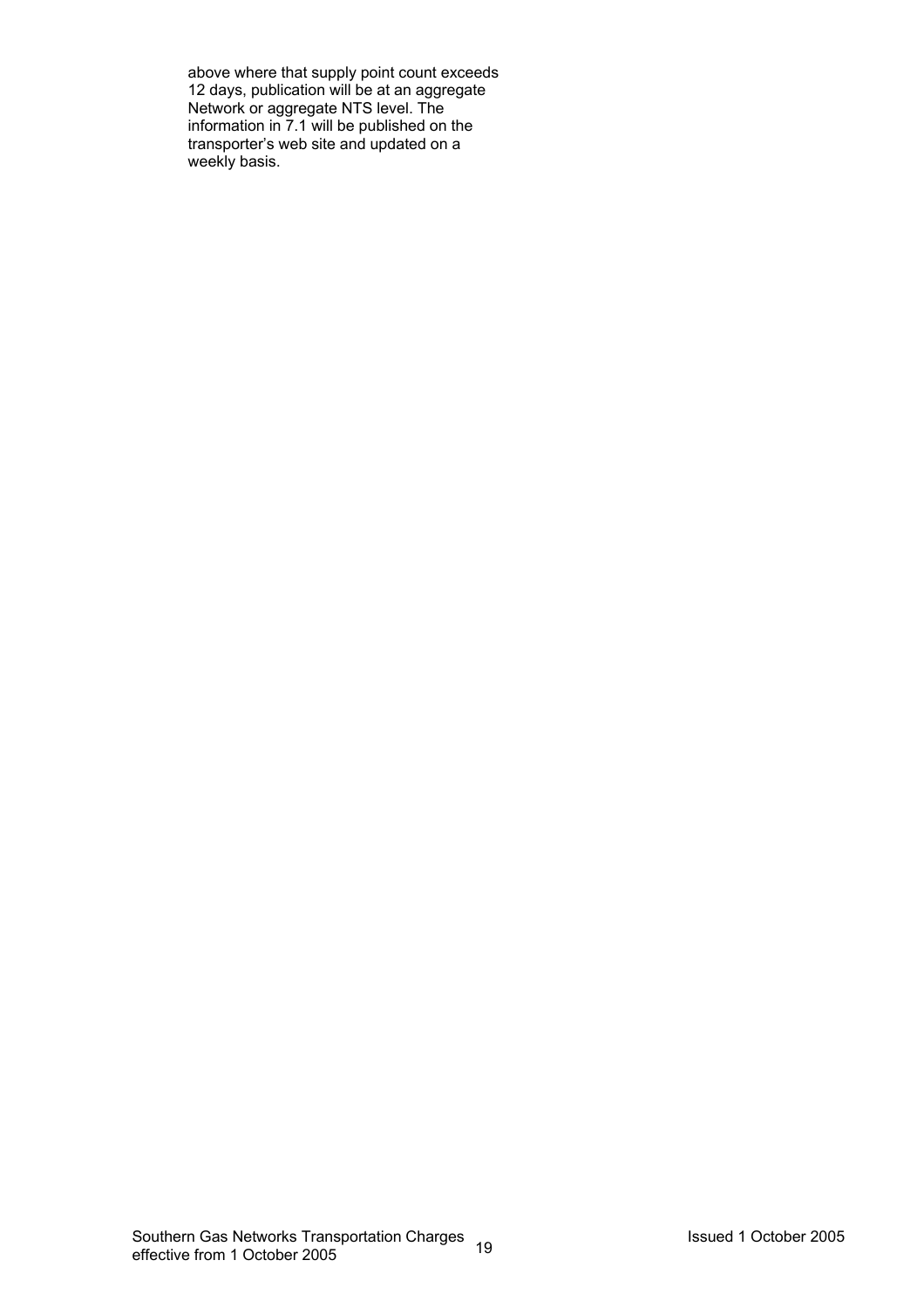## **3. APPLICATION OF THE LDZ CHARGES METHODOLOGY**

### **3.1 Introduction**

Standard Special Condition A4 of the Gas Transporter (GT) Licence requires the licensee to establish a methodology showing the methods and principles on which transportation charges are based. The present charging methodology was introduced in 1994 and it has been modified from time to time in accordance with the GT Licence.

#### **3.1.1 Price Control Formulae**

With effect from 1 April 2004 the transportation price control regime was changed to give each of the eight Networks which comprised Transco's distribution system its own allowed revenue. With effect from 1 June 2005 Southern Gas Networks will have its own Licence for the Southern Network which will set out the price controls and incentives which determine the maximum revenue that the licensee may derive from gas transportation activities in a formula year, that is 1 April to 31 March.

The Maximum Allowed Revenue in the licence is determined by a number of factors including:

- The initial level of core allowed revenue written into the licence;
- The volume of gas transported to supply points in various consumption bands within the network;
- The RPI-X indexation factor Core allowed revenue is adjusted each year by a factor equal to two percentage points less than the rate of inflation, measured on a prescribed historical basis by reference to the Retail Price Index (RPI -2);
- Actual performance of the network in mains replacement relative to the original mains replacement allowance in the price control formula (known as the Repex Adjustment).
- Any under- or over-recovery brought forward from the previous formula year (the "K" factor in the formula).

The "K" correction factor is necessary because the level of charges set for any formula year depends on forecasts of some of the above elements. The actuals will inevitably differ from the forecasts, thus giving rise to variances between the amount of revenue generated from the charges and the amount allowed under the formula. The K factor enables these variances to be corrected by adjusting either upwards or downwards the maximum level of allowed revenue in the following formula year (taking interest into account).

#### **3.1.2 Objectives of the Charging Methodology**

The transportation charging methodology has to comply with objectives set out in the Licence under Standard Special Condition A5 paragraph 5. These are that:

- Compliance with the charging methodology results in charges which reflect the costs incurred by the licensee in its transportation business, and, so far as is consistent with this,
- That compliance with the charging methodology facilitates effective competition between gas shippers and between gas suppliers; and
- That the charging methodology properly takes account of developments in the transportation business;

In addition to these Licence objectives Southern Gas Networks has its own objectives for the charging regime. These are that the distribution charging methodology should:

- promote efficient use of the distribution system;
- generate stable charges;
- be easy to understand and implement.

Before the transporter makes any changes to the methodology it consults with the industry in accordance with Standard Special Condition A5 of the Licence. Ofgem has the right to veto any proposed changes to the methodology.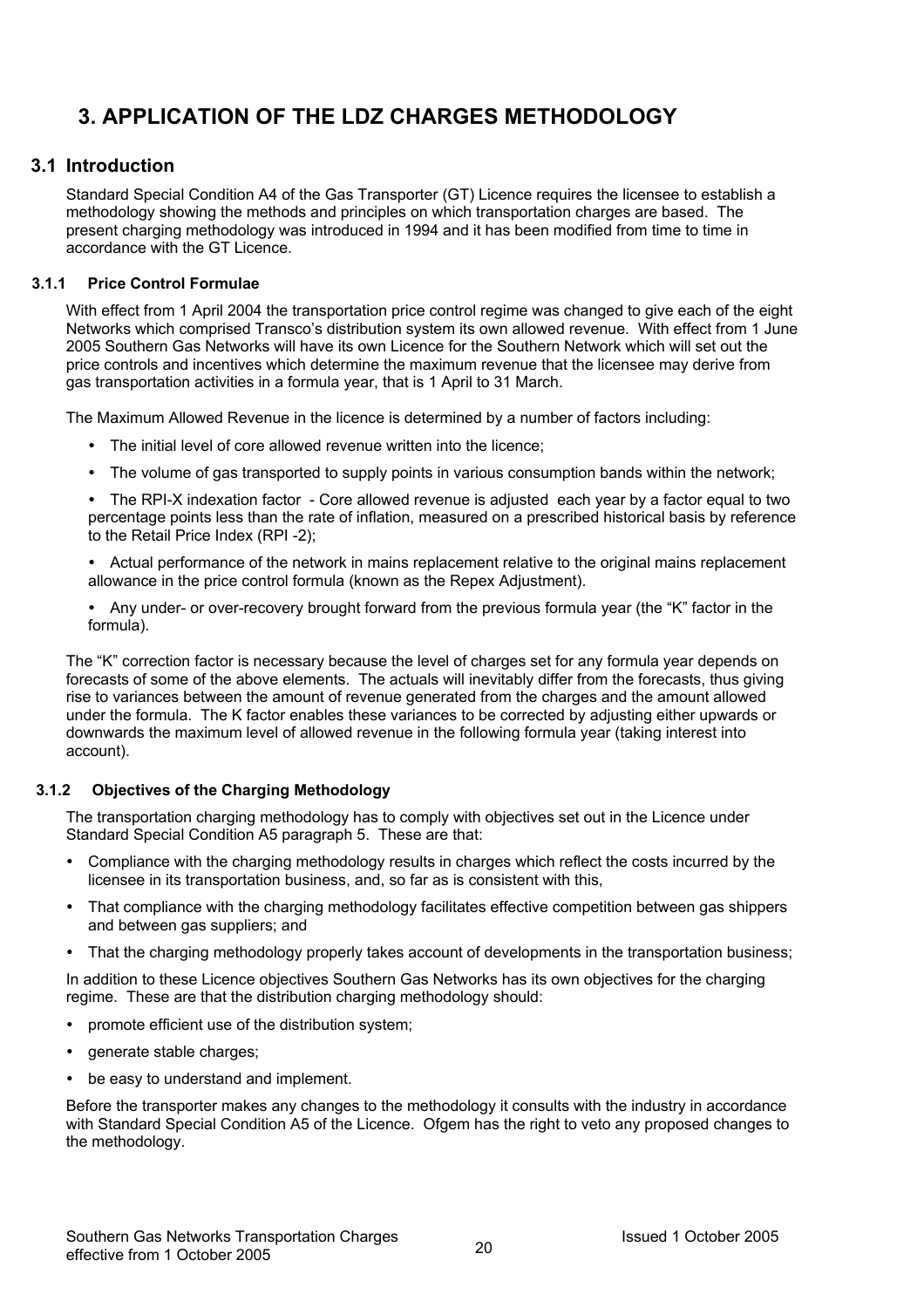#### **3.1.3 Structure of Charges**

Under the existing structure LDZ charges are split between charges which reflect system costs and those which reflect more customer related costs. The table below shows that, based on the national ABC cost analysis system related costs accounted for about 70% of network costs and customer related costs the remaining 30% in recent years.

| Year | <b>System</b> | <b>Customer</b> | Total |
|------|---------------|-----------------|-------|
|      | %             | %               | %     |
| 2002 | 70.9          | 29.1            | 100   |
| 2003 | 71.8          | 28.2            | 100   |

**Table 3.1.3: Network Cost Breakdown based on national ABC model** 

Charges are therefore set to recover approximately 70% of the revenue from the system related charges and 30% of the revenue from the customer related charges.

Having established the target revenue to be derived from each main category of charge, the next step is to structure the charges within each of these charge categories across the load bands such that they reasonably reflect the costs imposed on the system by different sizes of loads. The methodologies used to do this are described in the following sections.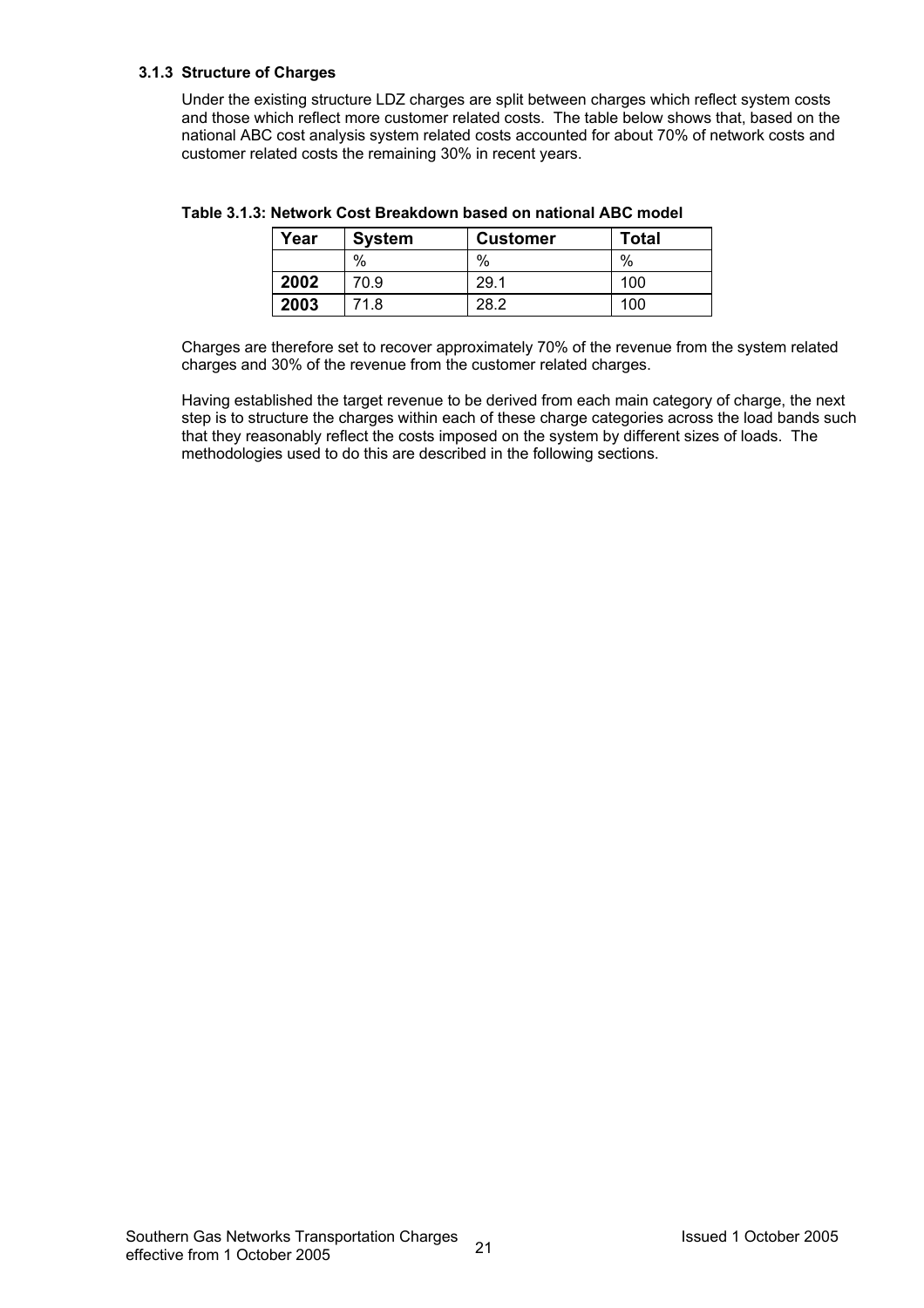### **3.2 LDZ System Charges Methodology**

#### **3.2.1 Introduction**

The LDZ charges effective from 1 October 2005 are based on the methodology fully described in consultation paper PC68 - Review of LDZ Transportation Charges. This methodology is based on an analysis of costs and system usage at a national level.

The distribution networks contain a series of pipe networks split into four main pressure tiers:

#### **Table 3.2.1a Network Pressure Tiers**

| <u>IPressure Tier</u>                  | <b>Operating Pressure</b> |
|----------------------------------------|---------------------------|
| <b>Local Transmission System (LTS)</b> | l7 - 38 bar               |
| Intermediate Pressure System (IPS)     | I2 - 7 bar                |
| Medium Pressure System (MPS)           | 175 mbar - 2 bar          |
| Low Pressure System (LPS)              | IBelow 75 mbar            |

Each Network has a similar proportion of LTS, MPS and LPS pipelines but some Networks contain less IPS pipelines. The Low Pressure System itself accounts for 223,000 km out of the total 273,000 km of Network pipeline. In order to provide a more cost reflective basis for charging, the LPS is sub-divided on the basis of pipe diameter into six sub-tiers as shown below.

#### **Table 3.2.1b LPS Sub Tiers**

| <b>Pipe Diameter</b> |
|----------------------|
| $>355$ mm            |
| 250-355mm            |
| 180-250mm            |
| 125-250mm            |
| 90-125mm             |
| $\leq$ =90 $mm$      |
| Total                |

The principle underlying the LDZ charging methodology is that charges should reflect the average use of the network made by customers of a given size, rather than the actual use made by a particular customer. The latter methodology would be too complex to be a practical basis of charging. Analysis has shown that there is a good correlation between customer size and offtake tier. Large customers are typically supplied from higher-pressure tiers and small customers from lower pressure tiers. Such an approach avoids inconsistencies that may arise if neighbouring sites of similar size are actually connected to different pressure tiers.

#### **3.2.2 Outline of Methodology**

The methodology calculates the average cost of utilisation for each of the main pressure tiers of the distribution system. Combining this with the probability of loads within a consumption band using that pressure tier generates a tier charge for an average load within that band. The summation of these tier charges gives the total charge for a load within the consumption band to use the distribution system. The methodology uses average costs rather than marginal costs to reflect the total costs of using the system. The detail below describes the derivation of the capacity charge function and is therefore based on peak daily flows. A similar calculation, based on annual flows, is carried out to determine the commodity charge function. The data used is that from the most recent review carried out in 2001.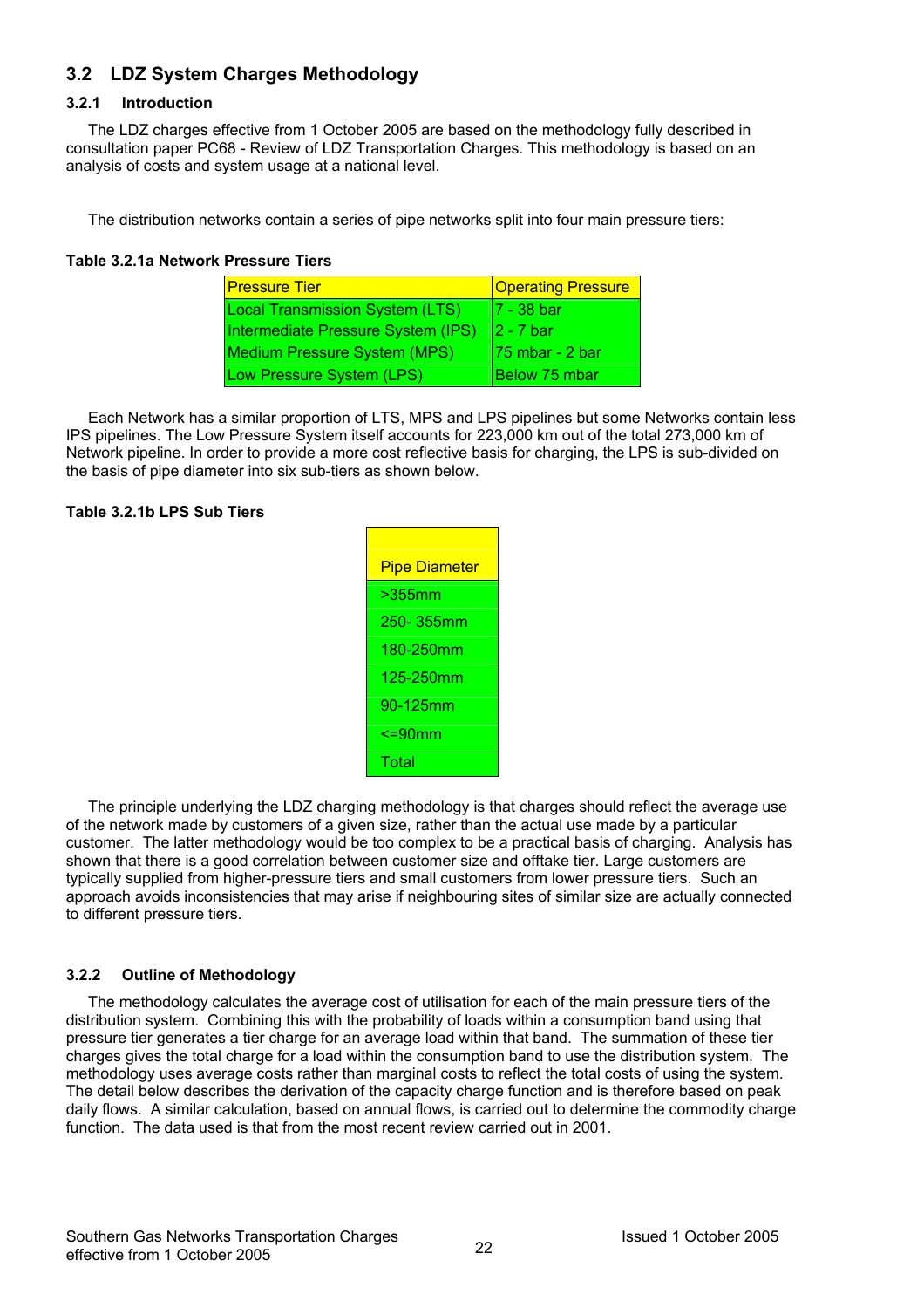#### **3.2.3 Determination of Costs**

The costs related to each pressure tier were derived from the Activity Based Cost (ABC) model. These costs are split 50:50 into capacity and commodity elements.

#### **Table 3.2.3a Determination of Tier Costs**

| <b>Pressure</b> |                               | % Total    | <b>Cost (£M)</b> |                          |
|-----------------|-------------------------------|------------|------------------|--------------------------|
| <b>Tier</b>     | <b>LPS Sub</b><br><b>Tier</b> | <b>ABC</b> | <b>Total</b>     | <b>Capacity</b><br>(50%) |
| <b>LTS</b>      |                               | 15.7%      | 196.3            | 98.1                     |
| <b>IPS</b>      |                               | 5.4%       | 66.9             | 33.5                     |
| <b>MPS</b>      |                               | 16.2%      | 201.4            | 100.7                    |
| <b>LPS</b>      |                               | 62.7%      | 782.4            | 391.2                    |
| <b>TOTAL</b>    |                               | 100.0%     | 1247.0           | 623.5                    |

The split of LPS costs down to sub-tier level is based on year 2000 replacement cost data.

|                     |            | <b>% Total 2000</b>        | Cost (£M)    |                          |
|---------------------|------------|----------------------------|--------------|--------------------------|
| <b>LPS Sub Tier</b> |            | Replacement<br><b>Cost</b> | <b>Total</b> | <b>Capacity</b><br>(50%) |
| LP1                 | 355mm      | 12.3%                      | 96.2         | 48.1                     |
| LP <sub>2</sub>     | 50-355mm   | 12.7%                      | 99.4         | 49.7                     |
| LP3                 | 80-250mm   | 10.5%                      | 82.2         | 41.1                     |
| LP4                 | 25-180mm   | 15.8%                      | 123.6        | 61.8                     |
| LP <sub>5</sub>     | $0-125$ mm | 26.1%                      | 204.2        | 102.1                    |
| LP6                 | 90mm       | 22.6%                      | 176.8        | 88.4                     |
| TOTAL               |            | 100%                       | 782.4        | 391.2                    |

#### **Table 3.2.3b Determination of LPS Costs**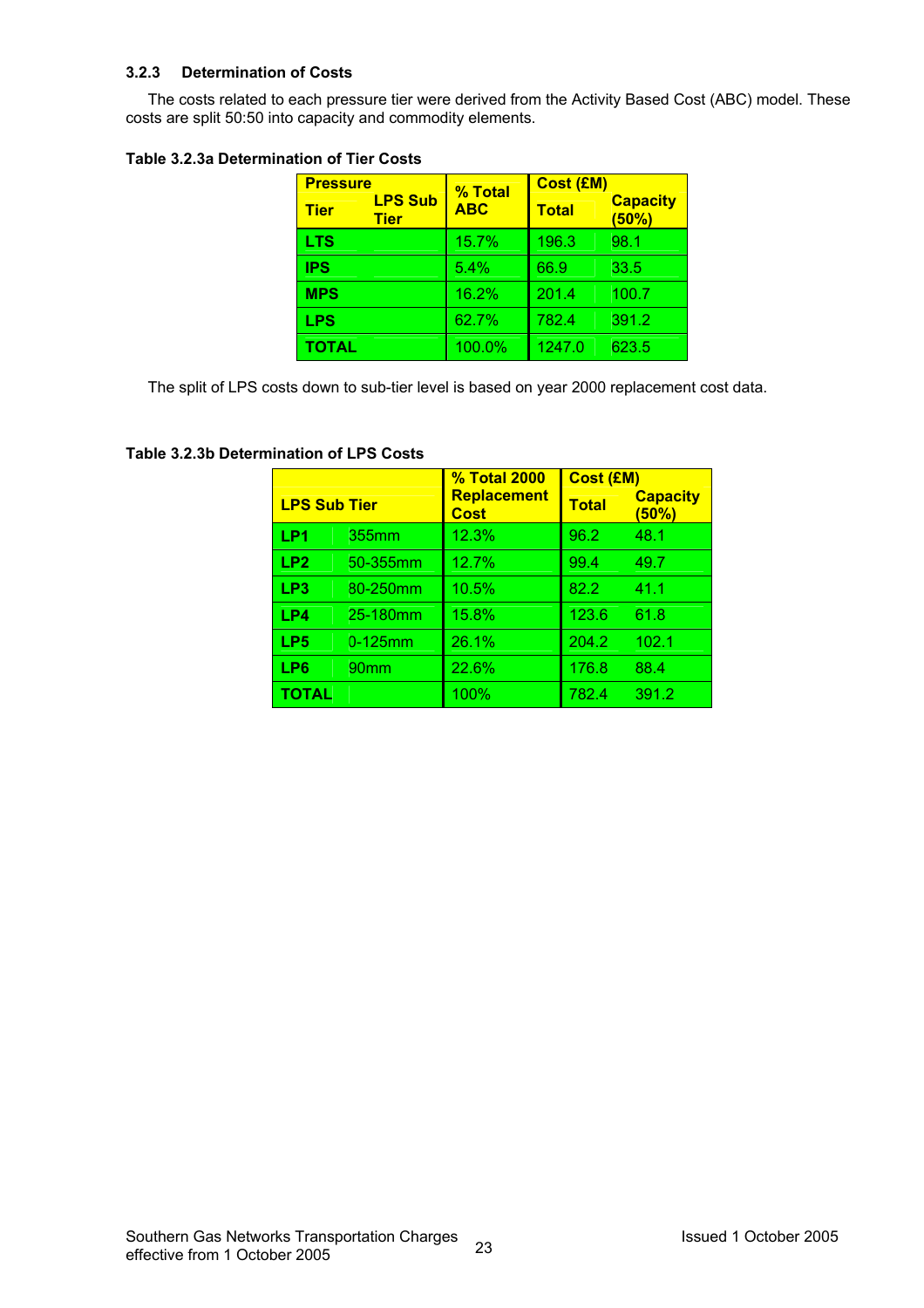#### **3.2.4 Probability of Pressure Tier / Sub Tier Usage**

The probability of a unit of gas, supplied to a customer of given size, having passed through the various pressure tiers / sub tiers within the distribution network is estimated. This estimation is based on the results from a survey of the pressure tier / sub tier at which individual supply points are attached to the pipeline system in conjunction with the results of network analysis.

| <b>Consumption Band</b> |            | <b>Network Tiers</b> |            |                 | <b>LPS Sub Tiers</b> |         |       |              |                 |  |  |  |
|-------------------------|------------|----------------------|------------|-----------------|----------------------|---------|-------|--------------|-----------------|--|--|--|
| (MWh)                   | <b>LTS</b> | <b>IPS</b>           | <b>MPS</b> | LP <sub>1</sub> | LP2                  | LP3     | LP4   | LP5          | LP <sub>6</sub> |  |  |  |
| $0 - 73.2$              | 97.8%      | 44.7%                | 94.4%      | 56.3%           | 76.7%                | 83.7%   | 77.5% | 54.7%        | 17.1%           |  |  |  |
| $73.2 - 146.5$          | 97.7%      | 44.6%                | 94.6%      | 55.5%           | 73.7%                | 76.7%   | 66.7% | 42.7%        | 15.4%           |  |  |  |
| $146.5 - 293$           | 97.8%      | 44.7%                | $94.2\%$   | 59.0%           | 78.2%                | 79.8%   | 67.8% | 43.8%        | 17.2%           |  |  |  |
| $293 - 439$             | 97.6%      | 45.0%                | 94.0%      | 52.8%           | 70.5%                | 72.8%   | 61.4% | $40.0\%$     | 16.6%           |  |  |  |
| $439 - 586$             | 97.6%      | 44.9%                | $94.1\%$   | 52.9%           | 70.3%                | 72.3%   | 61.4% | 40.2%        | 16.8%           |  |  |  |
| $586 - 732$             | 97.7%      | 44.6%                | 94.6%      | 55.0%           | 73.2%                | 73.9%   | 62.3% | 43.1%        | 16.9%           |  |  |  |
| 732 - 2.931             | 97.5%      | 45.3%                | 93.7%      | 50.4%           | 66.8%                | 68.3%   | 57.2% | 36.2%        | $13.4\%$        |  |  |  |
| $2.931 - 14.654$        | $97.2\%$   | 44.6%                | 94.3%      | 43.1%           | 56.8%                | 54.9%   | 41.4% | <b>20.9%</b> | $6.9\%$         |  |  |  |
| 14.654 - 58.614         | 96.7%      | 45.7%                | 91.3%      | 24.8%           | 31.8%                | 26.1%   | 15.2% | 6.8%         | $0.0\%$         |  |  |  |
| 58,614 - 293,071        | 96.5%      | $50.0\%$             | 78.0%      | 10.3%           | 12.4%                | 6.5%    | 6.8%  | $4.1\%$      | $1.4\%$         |  |  |  |
| >293.071                | 97.5%      | 49.1%                | 41.1%      | 1.2%            | $1.7\%$              | $1.6\%$ | 1.3%  | $1.0\%$      | $1.0\%$         |  |  |  |

#### **Table 3.2.4 System Usage Probability Matrix**

Table 3.2.4 shows that for the 0-73.2MWh consumption band 97.8% (3,117 GWh from Table 3.2.5) of the total peak offtake for this consumption band (3,191 GWh) goes through the LTS, 44.7% goes through the IPS, and 94.4% through the MPS.

#### **3.2.5 Pressure Tier / Sub Tier Usage Volumes**

The application of usage probabilities to the network peak day offtake volumes provides an estimate of the extent to which the different load bands make use of capacity across the pressure tiers.

|                                  | <b>Network Tiers</b> |            |            |       | <b>LPS Sub Tiers</b> |                 |       |                 |                 |
|----------------------------------|----------------------|------------|------------|-------|----------------------|-----------------|-------|-----------------|-----------------|
| <b>Consumption Band</b><br>(MWh) | LTS                  | <b>IPS</b> | <b>MPS</b> | LP1   | LP2                  | LP <sub>3</sub> | LP4   | LP <sub>5</sub> | LP <sub>6</sub> |
| $0 - 73.2$                       | 3.117                | 1,425      | 3,010      | 1,794 | 2.446                | 2,668           | 2,472 | 1,745           | 545             |
| $73.2 - 146.5$                   | 178                  | 81         | 172        | 101   | 134                  | 140             | 122   | 78              | 28              |
| 146.5 - 293                      | 159                  | 73         | 153        | 96    | 127                  | 130             | 110   | 71              | 28              |
| $293 - 439$                      | 82                   | 38         | 79.        | 44    | 59                   | 61              | 52    | 34              | 14              |
| $439 - 586$                      | 64                   | 29         | 62         | 35    | 46                   | 47              | 40    | 26              | 11              |
| $586 - 732$                      | 53                   | 24         | 51         | 30    | 40                   | 40              | 34    | 23              | 9               |
| 732 - 2,931                      | 191                  | 89         | 184        | 99    | 131                  | 134             | 112   | 71              | 26              |
| $2,931 - 14,654$                 | 183                  | 84         | 177        | 81    | 107                  | 103             | 78    | 39              | 13              |
| 14.654 - 58.614                  | 123                  | 58         | 116        | 32    | 41                   | 33              | 19    | 9               | 0               |
| 58,614 - 293,071                 | 87                   | 45         | 70         | 9     | 11                   | 6               | 6     | 4               |                 |
| >293.071                         | 69                   | 35         | 29         |       |                      |                 |       |                 |                 |
| Total                            | 4.306                | 1,981      | 4.104      | 2,322 | 3,143                | 3.364           | 3.046 | 2,101           | 676             |

#### **Table 3.2.5 Peak Daily Capacity Utilisation (GWh)**

#### **3.2.6 Cost per Unit of Capacity Utilised**

The cost of providing capacity utilised on the peak day within each pressure tier / sub tier per unit of capacity is calculated by the division of capacity related costs, set out in section 3.2.2, by the volume of capacity utilised. In these calculations the LPS is not treated as a single entity but rather as individual sub tiers.

|                                             | <u> Network Tiers</u> |            |                | <b>LPS Sub Tiers</b> |       |       |               |       |       |
|---------------------------------------------|-----------------------|------------|----------------|----------------------|-------|-------|---------------|-------|-------|
|                                             | LTS                   | <b>ITS</b> | <b>MPS</b>     | <u>IP1</u>           | IP2   | LP3   | LP4           | I P5  | LP6   |
| Capacity Cost (£m)                          | 98.1                  | 33.5       | 100.7          | <b>48.1</b>          | 49.7  | 411   | 61.8          | 102.1 | 88.4  |
| Capacity Utilised (PD GWhs)   4,306   1,981 |                       |            | $\sqrt{4.104}$ | 12.322               | 3.143 | 3.364 | $3.046$ 2.101 |       | 676   |
| Unit Cost ( $p / pdkWh / a$ )               | 2.28                  | 1.69       | 2.45           | 12.07                | 1.58  | 1.22  | 2.03          | 4.86  | 13.08 |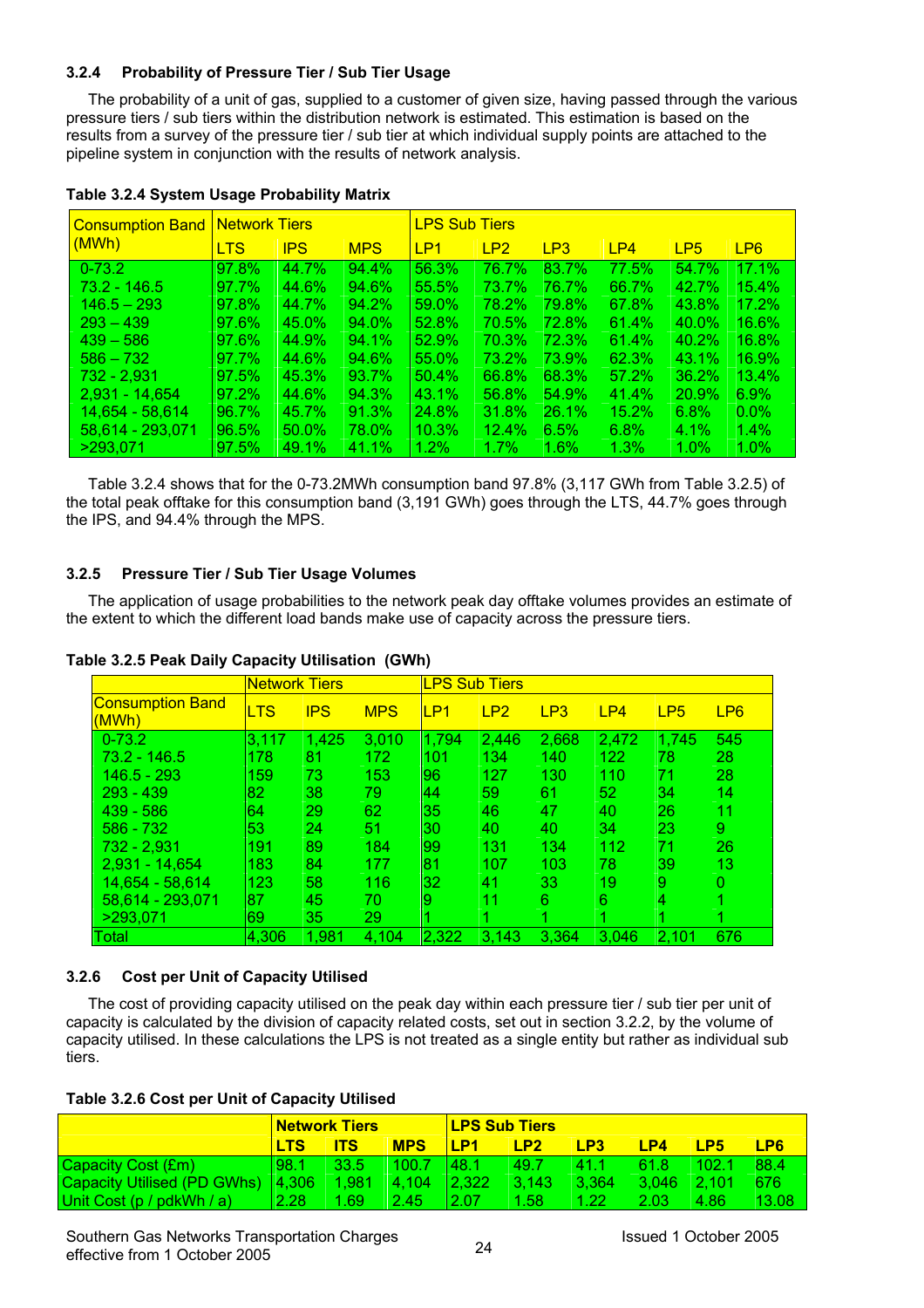#### **3.2.7 Average Cost of Utilisation**

The costs calculated in Table 3.2.6 represent the cost per unit of capacity utilised within each pressure tier / sub tier. Charging however is based on the average expected use made of each tier of the pipeline system. The average cost, for customers in each load band, of utilising a particular pressure tier / sub tier, is calculated by multiplying the unit cost of utilising the tier by the probability that the tier is utilised by customers in the load band. This is illustrated in Table 3.2.7a below for the MPS.

| Consumption<br><b>Band (MWh)</b> | <b>Utilisation</b><br>Cost | <b>Probability</b><br>of Use % | Average<br>Cost |
|----------------------------------|----------------------------|--------------------------------|-----------------|
| $0 - 73.2$                       | 2.45                       | 94.4%                          | 2.32            |
| $73.2 - 146.5$                   | 2.45                       | 94.6%                          | 2.32            |
| $146.5 - 293$                    | 2.45                       | 94.2%                          | 2.31            |
| $293 - 439$                      | 2.45                       | 94.0%                          | 2.31            |
| $439 - 586$                      | 2.45                       | 94.1%                          | 2.31            |
| $586 - 732$                      | 2.45                       | 94.6%                          | 2.32            |
| $732 - 2,931$                    | 2.45                       | 93.7%                          | 2.30            |
| $2,931 - 14,654$                 | 2.45                       | 94.3%                          | 2.31            |
| 14,654 - 58,614                  | 2.45                       | 91.3%                          | 2.24            |
| 58,614 - 293,071                 | 2.45                       | 78.0%                          | 1.91            |
| >293,071                         | 2.45                       | 41.1%                          | 1.01            |

| Table 3.2.7a Example - Average Cost (p / pd kWh / a) of Utilisation of MPS by Load Band |
|-----------------------------------------------------------------------------------------|
|-----------------------------------------------------------------------------------------|

Table 3.2.7b below summarises the average cost, by consumption band, of using the complete network system.

| <b>Consumption</b> | Pence / peak day kWh / Annum |            |            |      |      |      |      |                 |                 |              |
|--------------------|------------------------------|------------|------------|------|------|------|------|-----------------|-----------------|--------------|
| <b>Band (MWh)</b>  | LTS                          | <b>IPS</b> | <b>MPS</b> | LP1  | LP2  | LP3  | LP4  | LP <sub>5</sub> | LP <sub>6</sub> | <b>Total</b> |
| $0 - 73.2$         | 2.23                         | 0.75       | 2.32       | .17  | 1.21 | 1.02 | 1.57 | 2.66            | 2.23            | 15.17        |
| $73.2 - 146.5$     | 2.23                         | 0.75       | 2.32       | 1.15 | 1.17 | 0.94 | 1.35 | 2.08            | 2.01            | 14.00        |
| $146.5 - 293$      | 2.23                         | 0.76       | 2.31       | 1.22 | 1.24 | 0.98 | 1.38 | 2.13            | 2.25            | 14.49        |
| $293 - 439$        | 2.22                         | 0.76       | 2.31       | 1.10 | 1.11 | 0.89 | 1.25 | 1.95            | 2.18            | 13.76        |
| $439 - 586$        | 2.22                         | 0.76       | 2.31       | 1.10 | 1.11 | 0.88 | 1.25 | 1.95            | 2.20            | 13.79        |
| $586 - 732$        | 2.23                         | 0.75       | 2.32       | 1.14 | 1.16 | 0.90 | 1.26 | 2.09            | 2.22            | 14.07        |
| $732 - 2,931$      | 2.22                         | 0.76       | 2.30       | 1.04 | 1.06 | 0.83 | 1.16 | 1.76            | 1.75            | 12.89        |
| $2,931 - 14,654$   | 2.22                         | 0.75       | 2.31       | 0.89 | 0.90 | 0.67 | 0.84 | 1.02            | 0.90            | 10.50        |
| 14,654 - 58,614    | 2.20                         | 0.77       | 2.24       | 0.51 | 0.50 | 0.32 | 0.31 | 0.33            | 0.00            | 7.19         |
| 58,614 - 293,071   | 2.20                         | 0.85       | 1.91       | 0.21 | 0.20 | 0.08 | 0.14 | 0.20            | 0.18            | 5.96         |
| >293,071           | 2.22                         | 0.83       | 1.01       | 0.02 | 0.03 | 0.02 | 0.03 | 0.05            | 0.13            | 4.33         |

#### **Table 3.2.7b Average Cost of Network Utilisation by Consumption Band**

#### **3.2.8 CSEPs**

It has been suggested that CSEPs may use less of the distribution system when compared with standard supply points of the same peak daily consumption, and hence separate charging functions have been generated. CSEP specific connection data is used to compile a CSEP connection probability matrix in place of Table 3.2.4.

The costs calculated earlier in Table 3.2.6 represent the cost per unit of capacity utilised within each pressure tier / sub tier of the network by all loads. CSEP charging is based on the average expected cost, in each consumption band, for a CSEP utilising a particular pressure tier / sub tier. It is calculated by multiplying the unit cost of utilising each tier (Table 3.2.6) by the probability that the tier is utilised by CSEPs within a consumption band (CSEP replacement table for Table 3.2.4). The summation of each of these tier / sub-tier costs gives a total network cost as in Table 3.2.7b.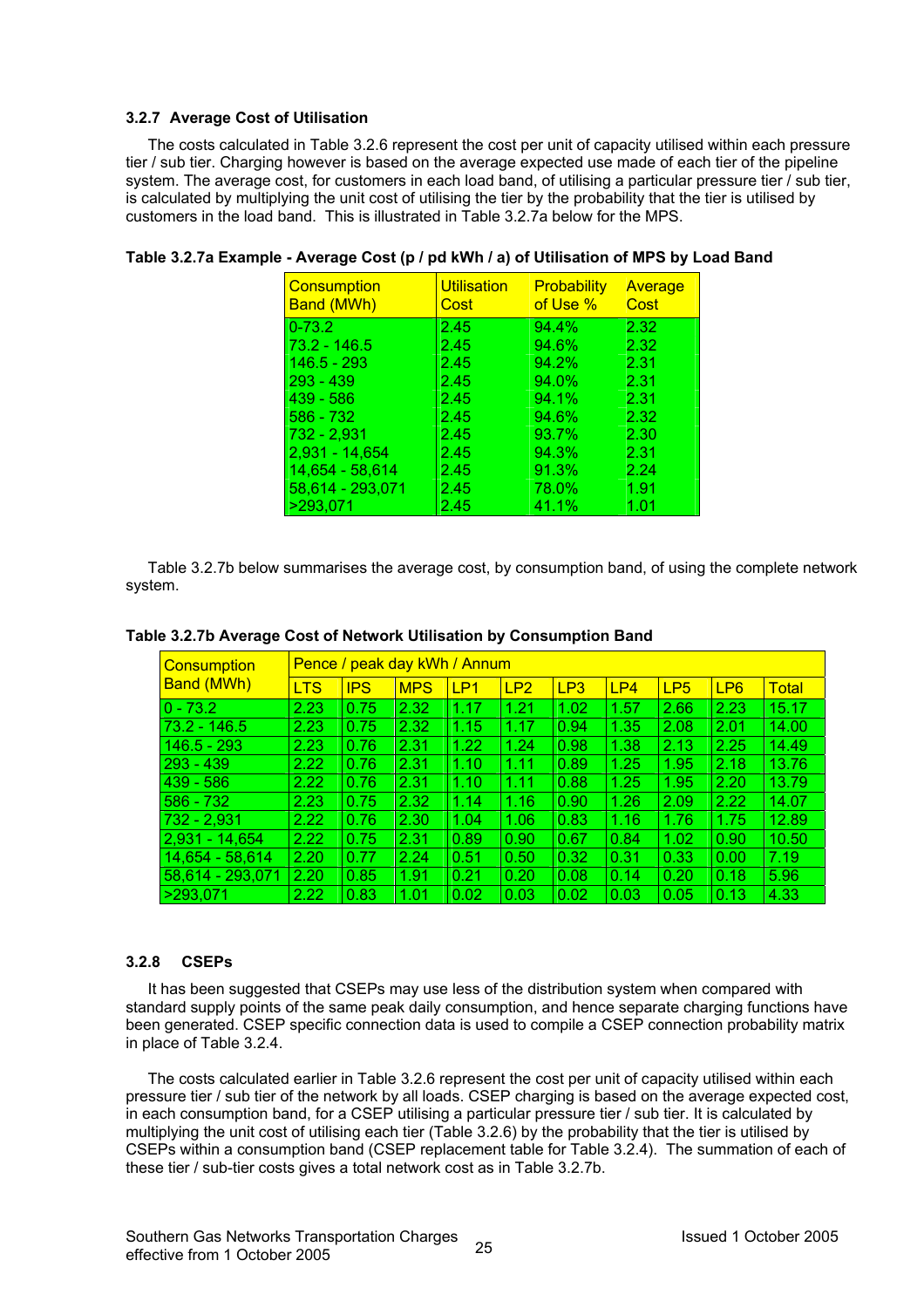#### **3.2.9 Setting the Charging Functions**

To provide a workable basis for charging individual customers of differing sizes the total average costs of utilising each tier of the distribution network are plotted. For the capacity charges for directly connected supply points these costs are the total costs detailed in 3.2.7b above. Functions are fitted to the data points such that the error term is minimised. The functions found to best fit the underlying average cost data are in the form of a power of the peak daily load (SOQ) with straight-line elements for the domestic (<73.2 MWh / annum) consumption band and the small I&C consumption band (73.2 to 732 MWh / annum). These functions must then be scaled so that when applied to all supply points connected to the distribution network they are expected to generate the desired target revenue. For CSEPs and standard supply points less than 732 MWh / annum, the functions for capacity charges are the same as are the functions for commodity charges.